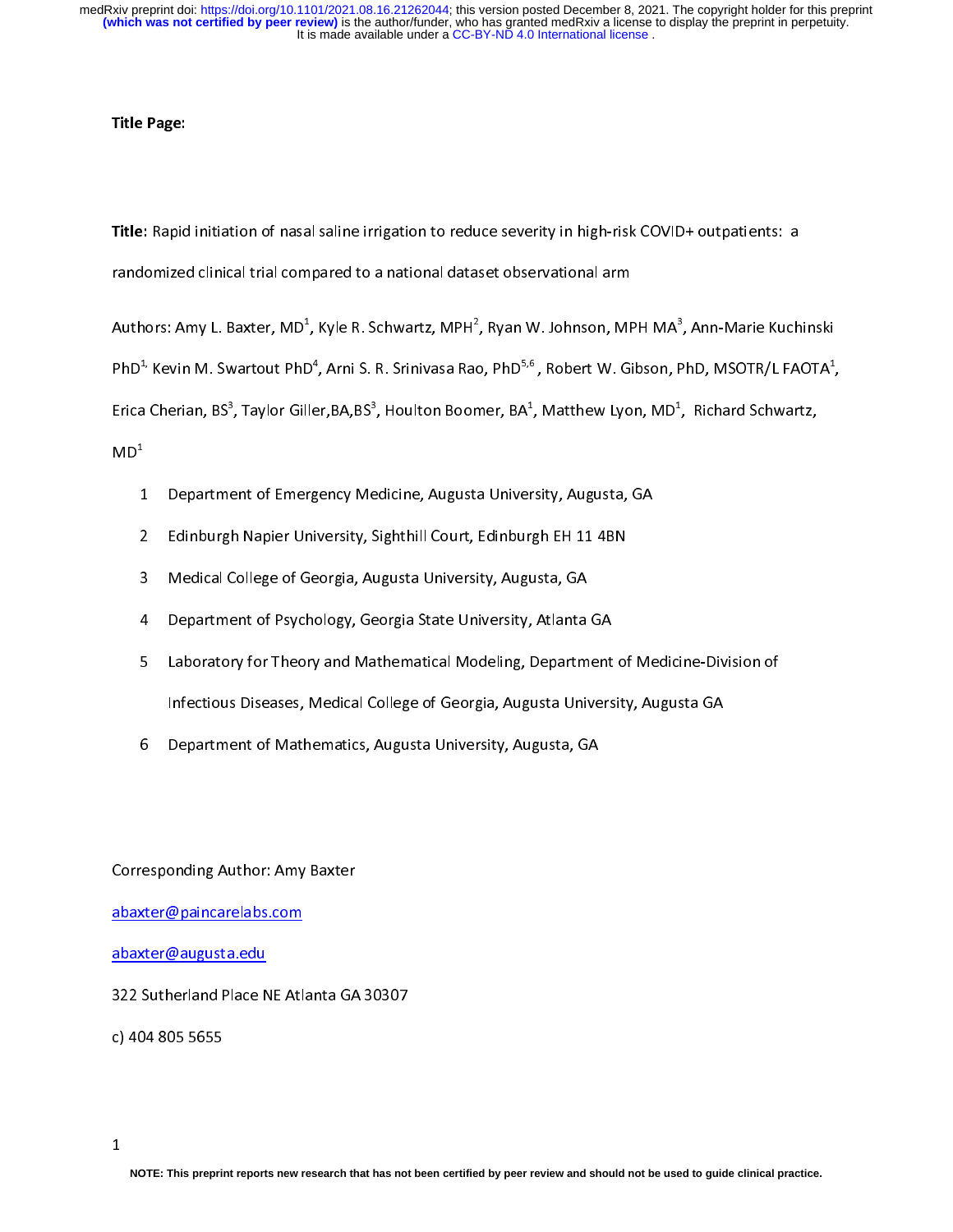# Key Points

Manuscript Word Count: 2872<br>Key Points<br>Question: After testing positive  $\frac{1}{2}$ |<br>|<br>|

Question: After testing positive for COVID-19, will rapidly initiating nasal irrigation reduce the risk of<br>morbidity and mortality compared to a national dataset?<br>Findings: A consecutive sample of 79 high-risk adults (mean morbidity and mortality compared to a national dataset:<br>Findings: A consecutive sample of 79 high-risk adults (met<br>initiate one of two nasal irrigation protocols within 24 hot<br>CDC COVID-19 National Dataset observational ar Findings: A consecutive sample of 79 high-risk adults (mean age 64, BMI 30.3) were randomized to<br>initiate one of two nasal irrigation protocols within 24 hours of a positive COVID-19 test. Compared<br>CDC COVID-19 National Da initiate one of two nations and two narrows of two nasal colors within 24 hours of two nasal irrigation were hospitalized or died, compared to 11%, a significant difference.<br>Meaning: In high-risk outpatients testing positi

Irrigation were hospitalized or died, compared to 11%, a significant difference.<br>Meaning: In high-risk outpatients testing positive for SARS-CoV-2 who initiated nasal irrigation rapid<br>after diagnosis, risk of hospitalizati Meaning: In high-risk outpatients testing positive for SARS-CoV-2 who initiated<br>after diagnosis, risk of hospitalization or death was eight times lower than natio<br>CDC. Meaning: In high-risk outpatients testing positive for SARS-CoV-2 who initiated nasal irrigation rapidly<br>after diagnosis, risk of hospitalization or death was eight times lower than national rates reported by the<br>CDC. after diagnosis, risk of hospitalization or death was eight times lower than national rates reported by the co<br>CDC.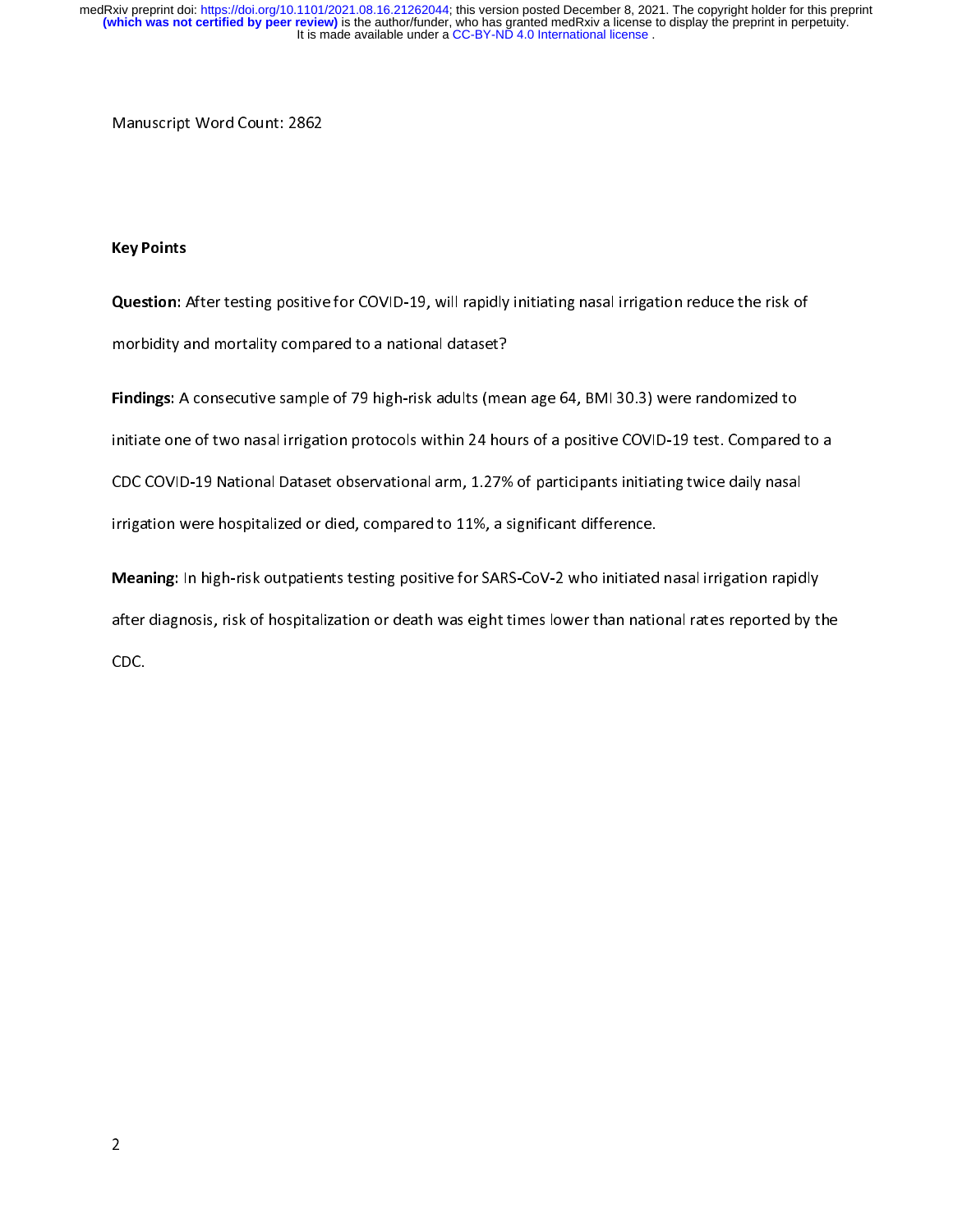### Abstract

Importance: SARS-COV-2 enters the nasopharynx to replicate; nasarinigation soon after diagnosis could<br>reduce viral load and inhibit furin cleavage necessary for cell entry, thereby reducing morbidity and<br>mortality.<br>Dispect

reduce viral load and the method in the initiating and integration after COVID-19 diagnosis reduces<br>
hospitalizations and death in high-risk outpatients, and whether irrigant composition impacts severi<br>
Design: Unblinded r s<br>Objective:<br>hospitaliza<br>Design: Ur

Objective: To determine whether initiating nasal imgation after COVID-19 diagnosis reduces<br>hospitalizations and death in high-risk outpatients, and whether irrigant composition impacts<br>Design: Unblinded randomized clinical hosign: Unblinded randomized clinical trial of two nasal irrigation protocols in older outpatients PCR<br>positive for SARS-CoV-2, with an observational arm using laboratory-confirmed cases in the CDC COVID<br>19 Case Surveillan Design: Unblinded randomized clinical trial of two nasal irrigation protocols in older outpatients PCR<br>positive for SARS-CoV-2, with an observational arm using laboratory-confirmed cases in the CDC COV<br>19 Case Surveillance

19 Case Surveillance and Case<br>Setting: Single-lab community<br>Augusta, GA.<br>Participants: A consecutive sa

Participants: A consecutive sample of high-risk adults were enrolled within 24 hours of a positive COVID-Setting: Single-lab community testing facility associated with the emergency department (ED) in<br>Augusta, GA.<br>Participants: A consecutive sample of high-risk adults were enrolled within 24 hours of a positive<br>19 test betwee Participants:<br>19 test betwe<br>consented. Ar<br>participation, Participants: A consecutive sample of high-risk adults were embited within 24 hours of a positive covib-<br>19 test between September 24 and December 21 of 2020. Patients aged 55 and older were remotely<br>consented. Among 826 s 20 tonsented. Among 826 screened, 321 of 694 eligible patients were unable to be reached, 294 refused<br>participation, and 79 participants were enrolled.<br>Interventions: Participants were randomly assigned adding 2.5 mL povid

participation, and 79 participants were enrolled.<br>Interventions: Participants were randomly assigned adding 2.5 mL povidone-iodine 10% or 2.5 mL<br>sodium bicarbonate to 240 mL of isotonic nasal irrigation twice daily for 14 Interventions: Participants were randomly assign<br>sodium bicarbonate to 240 mL of isotonic nasal in<br>Main Outcomes and Measures: The primary out<br>within 28 days of enrollment by daily self-renort

Interventions: Participants were randomly assigned dating 2.5 mL povidone-iodine 10% or 2.5 mL<br>Sodium bicarbonate to 240 mL of isotonic nasal irrigation twice daily for 14 days.<br>Main Outcomes and Measures: The primary outc Main Outcomes and Measures: The primary outcome was hospitalization or deat<br>within 28 days of enrollment by daily self-report confirmed with phone calls and l<br>compared to the CDC Surveillance Dataset covering the same time Main Outcomes and Measures: The primary outcome was hospitalization or death from COVID-19<br>within 28 days of enrollment by daily self-report confirmed with phone calls and hospital records,<br>compared to the CDC Surveillance compared to the CDC Surveillance Dataset covering the same time. Secondary outcomes compare<br>symptom resolution by irrigant additive.<br>3 compared to the CDC Cancellance Dataset covering the same time. Secondary outcomes compared to the particle symptom resolution by irrigant additive. symptom resolution by irrigant additive.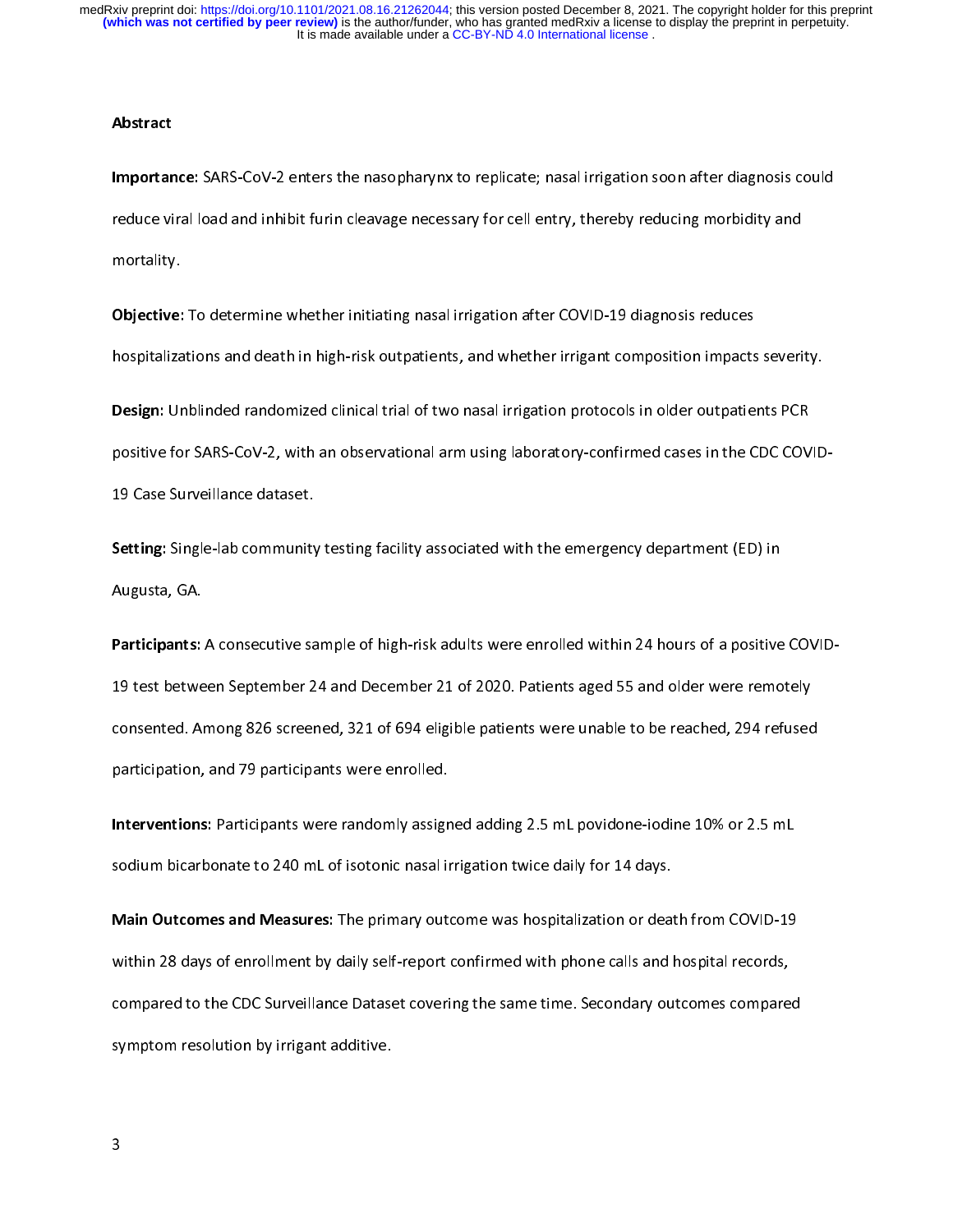Results: Seventy-line high-risk participants were enrolled (mean [JD] age, 04 [8] years, 30 [40%]<br>Women; 71% Non-Hispanic White), with mean BMI 30.3. Analyzed by intention-to-treat, by day 28<br>COVID-19 symptoms resulted in cOVID-19 symptoms resulted in one ED visit and no hospitalizations in 42 irrigating with alkalinizatione hospitalization of 37 in the povidone-iodine group, (1.27%) and no deaths. Of nearly three millipuble CDC cases, 9.47 COVIDE 21 symptoms resulted in one ED visitation in the ppink shall in the analysing manufalmization,<br>cDC cases, 9.47% were known to be hospitalized, with an additional 1.5% mortality in those without<br>hospitalization data. CDC cases, 9.47% were known to be hospitalized, with an additional 1.5% mortality in those without<br>hospitalization data. The total risk of hospitalization or death (11%) was 8.57 times that of enrolled<br>patients (SE=2.74; P hospitalization data. The total risk of hospitalization or death (11%) was 8.57 times that of enrolled<br>patients (SE=2.74; P=.006). 62 completed daily surveys (78%), averaging 1.8 irrigations/day. Eleven ha<br>irrigation compl patients (SE=2.74; P=.006). 62 completed daily surveys (78%), averaging 1.8 irrigations/day. Eleven lirrigation complaints, and four discontinued. There were no significant differences by additive.<br>Conclusion: SARS-CoV-2+

particular complaints, and four discontinued. There were no significant differences by additive.<br> **Conclusion:** SARS-CoV-2+ participants initiating nasal irrigation were over 8 times less likely to be<br> **Priori Registration Conclusion:** SARS-CoV-2+ participants initiating nasal irrigation were over 8 times less likely to l<br>hospitalized than the national rate.<br>Trial Registration ClinicalTrial.gov Identifier: NCT04559035 Conclusion: SARS-CoV-2+ participants initiating nasal irrigation were over 8 times less likely to be<br>hospitalized than the national rate.<br>Trial Registration ClinicalTrial.gov Identifier: NCT04559035<br>Author Approval: All au

hospitalized than the national rate.<br>Trial Registration ClinicalTrial.gov lo<br>Author Approval: All authors have f<br>Conflict of Interest Statement: Mat Markegistration ClinicalTrial.gov Identifier: NCT04555055<br>Author Approval: All authors have filled out ICMJE and app<br>Conflict of Interest Statement: Materials were provided by<br>study was supported by funding from the Bernar **Conflict of Interest Statement**: Materials were provided by Neilmed Inc. and F<br>study was supported by funding from the Bernard and Anne Gray Donor Advis<br>Foundation for Greater Atlanta, Neilmed Inc., and Rhinosystems. No a Conflict of Interest Statement: Materials were provided by Neilmed Inc. and Rhinosystems Inc. The<br>study was supported by funding from the Bernard and Anne Gray Donor Advised Fund Community<br>Foundation for Greater Atlanta, N Foundation for Greater Atlanta, Neilmed Inc., and Rhinosystems. No authors have conflict of intere<br>Main Text:<br>Main Text:

### Main Text:

# Main Text:<br>Background and Objectives. Neilmed Inc., and Rhinosystems. No authors have conflict of interest. No authors have conflict of interest. No authors have conflict of interest. No authors have conflict of interest. Background and Objectives

|<br>|<br>| Pharmacologic and immunologic COVID-19 therapeutics seek to inhibit mechanical binding of the SARSentry. Sungnak et al. localized the necessary co-expression of ACE2 and protease TMPRSS2 primarily in<br>the ciliated nasal epithelia,<sup>1</sup> supporting the clinical correlation of nasal viral load and severity and<br>4 entry. Sunglem et al. localized the necessary of the protection of has all viral load and severity and<br>the ciliated nasal epithelia,<sup>1</sup> supporting the clinical correlation of nasal viral load and severity and<br>4 the ciliated nasal epithelia,<sup>4</sup><br>4<br>4 supporting the clinical correlation of nasal viral load and severity and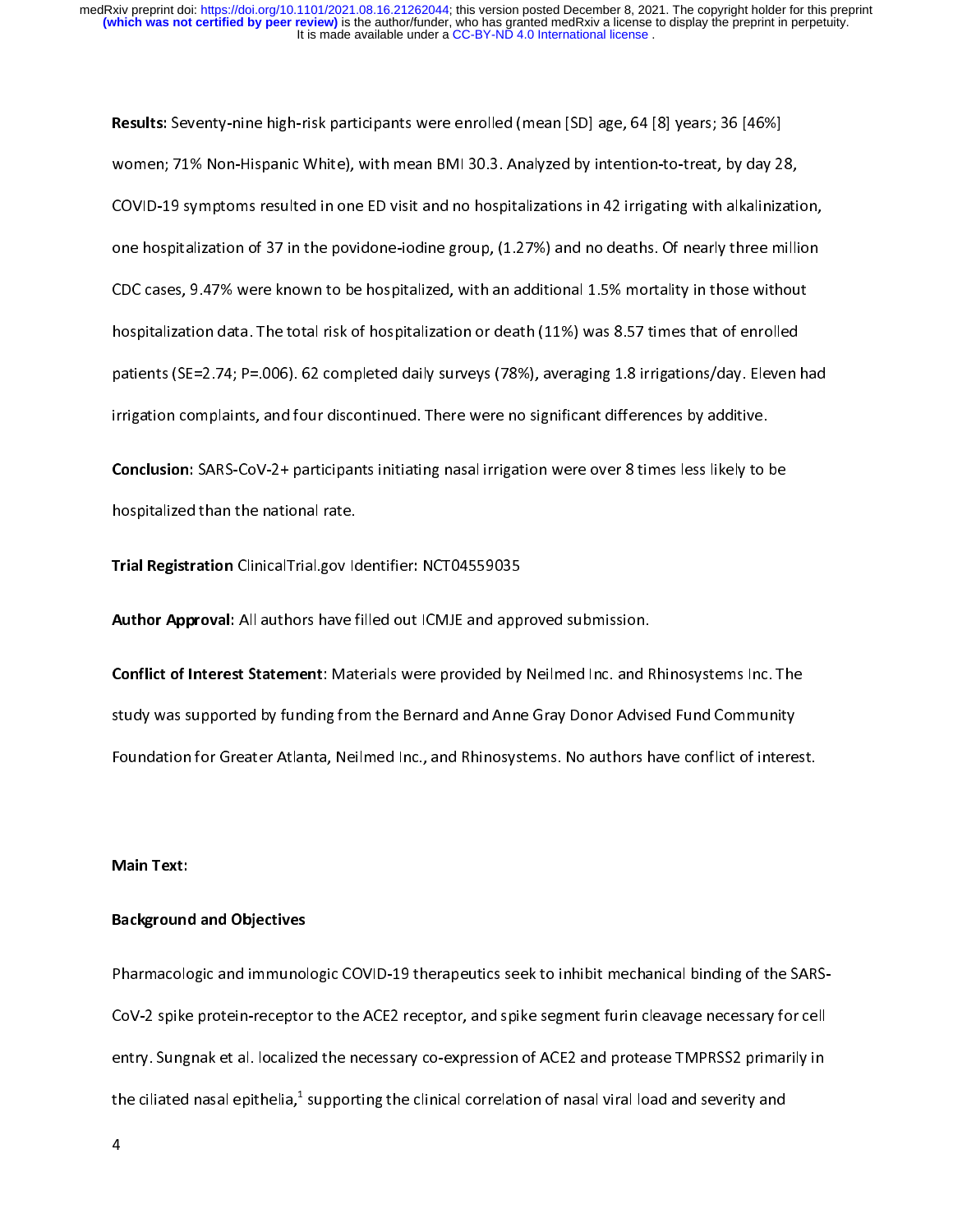suggesting and saturation for intervention for early intervention. The intervention for early plane changes with viral spike protein mutations support a mechanical opportunity to interrupt viral pareceptor binding and entr receptor binding and entry.<sup>2</sup> The observation that saline can inhibit furin cleavage<sup>3</sup> suggests a<br>mechanical therapeutic option – nasal irrigation – may be particularly effective against this pathogen.<br>Nasal irrigation u receptor binding and entry."<br>mechanical therapeutic opti<br>Nasal irrigation under pressu<br>and severity of both *Corona*<br>irrigation should be most eff The observation that saline can inhibit furin cleavage<sup>9</sup><br>on – nasal irrigation – may be particularly effective aga<br>ure, or "nasal lavage", has been demonstrated to safely<br>viridae and illnesses like flu with shorter incuba suggests a<br>sinst this part<br>oriods.<sup>4-7</sup> Repriment-hemation Masal irrigation under pressure, or "nasal lavage", has been demonstrated to safely reduce the duratic<br>and severity of both *Coronaviridae* and illnesses like flu with shorter incubation periods.<sup>4-7</sup> Repeated<br>irrigation s Nasal interpretation under pressure, or "nasal large", has been assumed to safely, tends the duration<br>and severity of both *Coronaviridae* and illnesses like flu with shorter incubation periods.<sup>4-7</sup> Repeated<br>irrigation sh and severity of both *Coronaviridae* and illnesses like flu with shorter incubation periods.<sup>4</sup><sup>,</sup> Repeated irrigation should be most effective for pathogens with prolonged incubation, local non-hematogenous<br>spread, and va

spread, and variolation where viral load impacts severity.<br>Given research supporting the virucidal activity of povidone-iodine against MERS and SARS-CoV-2<sup>8-10</sup> are<br>the possible impact of alkalinization to reduce SARS-CoVspread, and variable interestinate viral loopers severity.<br>Siven research supporting the virucidal activity of povidor<br>the possible impact of alkalinization to reduce SARS-CoV-1<br>randomized to add alkalinization or povidone Given research supporting the virucidal activity of povidone-iodine against MERS and SARS-CoV-2<sup>9-20</sup> and<br>the possible impact of alkalinization to reduce SARS-CoV-1 viral cell fusion and entry,<sup>11</sup> patients were<br>randomize the possible impact of alkalinization to reduce SARS-CoV-1 viral cell fusion and entry,<sup>11</sup> patients were<br>randomized to add alkalinization or povidone-iodine to pressurized nasal lavage. We hypothesized ra<br>initiation of na randomized to and alternation of positive scaling to present to any alternation in angle to any primary<br>initiation of nasal irrigation after testing positive would reduce the severity of COVID-19. Our primary<br>outcome was C outcome was COVID-19 hospitalization or death, with secondary outcomes of symptom duration,<br>severity, and household spread.<sup>12,13</sup> If clinically effective, irrigation could be an inexpensive option<br>rapidly available worldw severity, and household spread.<sup>12,13</sup> If clinically effective, irrigation could be an inexpensive option<br>rapidly available worldwide.<br>Methods<br>Trial Design severity, and household spread.<sup>12,13</sup> If clinically effective, irrigation could be an inexpensive option<br>rapidly available worldwide.<br>Methods<br>Trial Design

# Methods

### Trial Design

rapidly available worldwide.<br>Trial Design<br>The Rapid Initiation of Nasal 240 ml saline nasal irrigation supplemented with 2.5ml of either sodium bicarbonate or 10% povidone<br>iodine in high-risk outpatients aged 55 years and older recently PCR positive for SARS-CoV-2. The<br>comparative observationa 241 misamic and wighted supplemented with 2.5ml of either control and there is also provide to the parameters<br>
iodine in high-risk outpatients aged 55 years and older recently PCR positive for SARS-CoV-2. The<br>
comparative Exemplarative observational arm comprised laboratory-confirmed cases in the CDC COVID-19 Case<br>Surveillance Dataset of patients 50 and older during the same time interval.<sup>14</sup> Primary outcomes v<br>hospitalization or death wit Surveillance Dataset of patients 50 and older during the same time interval.<sup>14</sup> Primary outcomes w<br>hospitalization or death within 28 days. The trial statistical analysis plan and recruitment protocol<br>5 Surveillance Dataset of patients 50 and older during the same time interval.<sup>++</sup> Primary outcomes were<br>hospitalization or death within 28 days. The trial statistical analysis plan and recruitment protocol<br>5 hospitalization or death within 28 days. The trial statistical analysis plan and recruitment protocol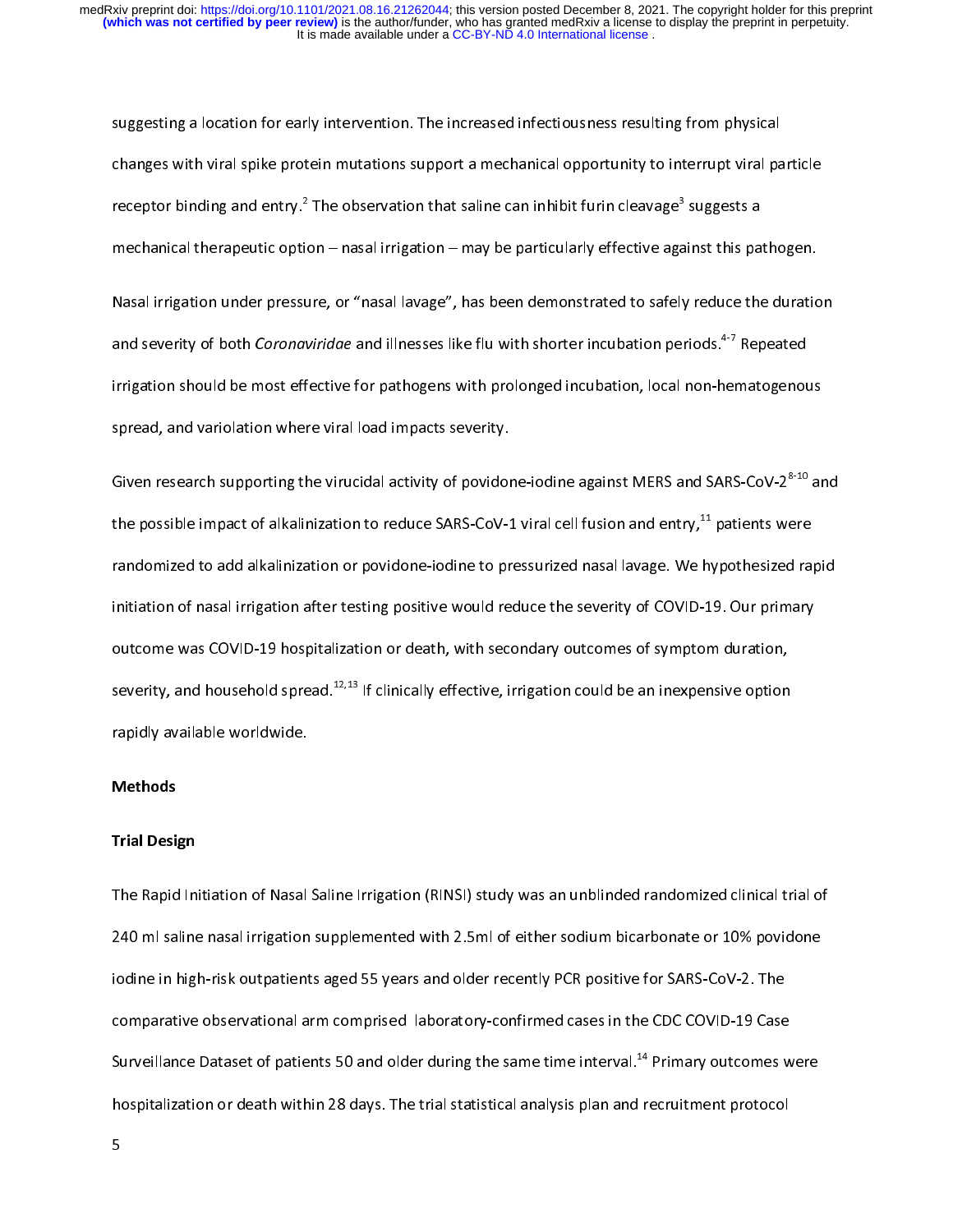in Augusta, Georgia and was registered at ClinicalTrials.gov NCT04559035 . All participants provided<br>remote informed consent in English.<br>Study Setting and Recruitment<br>This trial was conducted in Augusta Georgia. Patients t

### Study Setting and Recruitment

in Augusta, Georgia and Recruitment<br>Study Setting and Recruitment<br>This trial was conducted in Augusta, Georgia. Patients testing positive for COVID-19 by nasal swab or<br>Saliva PCR processed at a single lab at the Augusta Un Study Setting and Recruitment<br>This trial was conducted in Augusta, (<br>saliva PCR processed at a single lab a<br>to December 21, 2020. The 28-day fo Saliva PCR processed at a single lab at the Augusta University were recruited from September 24, 202<br>This trial was completed January 18, 2021. (See Appendix 1). The<br>daily laboratory-generated list of COVID-19 tests was sc saliva Proper 21, 2020. The 28-day follow-up was completed January 18, 2021. (See Appendix 1). The daily laboratory-generated list of COVID-19 tests was screened for patient age, first positive test in the system, and loca daily laboratory-generated list of COVID-19 tests was screened for patient age, first positive test in the system, and location within 25 miles of Augusta University. Prospective participants were called consecutively betw date, and location within 25 miles of Augusta University. Prospective participants were called<br>consecutively between the hours of 9:00am through the early afternoon five to six days a week. When<br>test results exceeded staff system, and the bours of 9:00am through the early afternoon five to six days a week.<br>These tresults exceeded staffing, the list was randomized for calling order. Participants interested in<br>participation were assessed over consecutively test results exceeded staffing, the list was randomized for calling order. Participants interested in<br>participation were assessed over the phone for inclusion criteria, and remote informed consent was<br>complet test results interests rating, in the line transmision criteria, and remote informed consent w<br>participation were assessed over the phone for inclusion criteria, and remote informed consent w<br>completed per IRB policy.<br>Usin

particular completed per IRB policy.<br>
Using COVID-19 precautions (masks, maintaining 6-foot physical distance, door drop off), same-day<br>
home delivery of materials included a nasal irrigation device with 28+ day supplies, Using COVID-19 precautio<br>home delivery of materials<br>distilled water, the consen<br>with a 2.5 mL scoop. One of Using COVID-19 precisions, maintaining COVID-physical distributions, same displaining the precision of the dist<br>home delivery of materials included a nasal irrigation device with 28+ day supplies, two gallon jugs c<br>distill distilled water, the consent form, instructions, and the study additive (baking soda or povidone-iodine<br>with a 2.5 mL scoop. One of two high pressure<sup>15</sup> irrigation devices (NAVAGE [Rhinosystems lnc.] or<br>Neilmed Sinus Rins Mith a 2.5 mL scoop. One of two high pressure<sup>15</sup> irrigation devices (NAVAGE [Rhinosystems Inc.] or<br>Neilmed Sinus Rinse [Neilmed Inc.] was provided, alternating days for each brand.<br>**Eligibility Criteria:** Participants had

with a 2.5 mL scoop. One of two high pressure<sup>25</sup> irrigation devices (NAVAGE [Rhinosystems Inc.] or<br>Neilmed Sinus Rinse [Neilmed Inc.] was provided, alternating days for each brand.<br>**Eligibility Criteria:** Participants had Eligibility Criteria: Participants had to be able to read the informed consent in Engl<br>Iavage for 14 days with a 14-day follow-up, provide a back-up contact, and receive<br>Irrigation that day. Exclusion criteria included cur Englishity Criteria: Participants had to be able to read the informed consent in English, agree to nasal<br>lavage for 14 days with a 14-day follow-up, provide a back-up contact, and receive materials and initia<br>irrigation th Irrigation that day. Exclusion criteria included current supplemental oxygen therapy, unwillingness to try<br>or current use of nasal irrigation, nasal surgery within the past year or chronic sinusitis, prior COVID-19<br>6 ingularity that day. Exclusion that day and surgery within the past year or chronic sinusitis, prior COVID-19<br>or current use of nasal irrigation, nasal surgery within the past year or chronic sinusitis, prior COVID-19<br>6 or current use of nasal irrigation, nasal surgery within the past year or chronic sinusitis, prior COVID-19<br>The past year or chronic sinusitis, prior COVID-19<br>The past year or chronic sinusitis, prior COVID-19<br>The past yea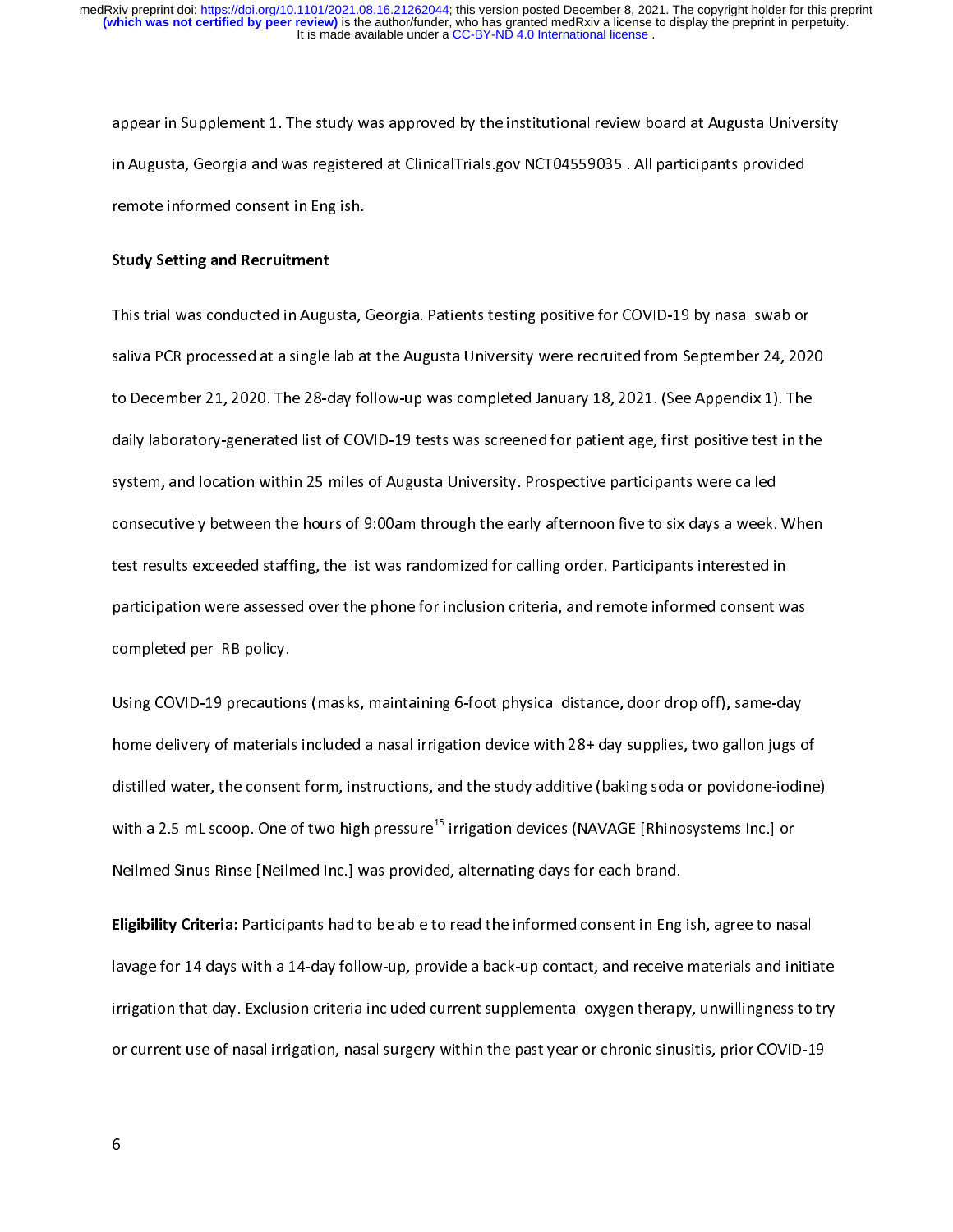smartphone, and allergies to iodine or shellfish.<br> **Randomization:** Patients were randomized to rinse with 240cc saline including 0.5 mL 10% povidone-<br>
iodine (0.1% final concentration) or 2.5 mL sodium bicarbonate twice d Randomization: Patients were randomized to rincodine (0.1% final concentration) or 2.5 mL sodiu<br>was stratified by sex in 10 blocks of 10 random r<br>signifying alkaline and even povidone-iodine, nu Randomization: Patients were randomized to rinse with 240cc same melduring 0.5 mL 10% povidone<br>iodine (0.1% final concentration) or 2.5 mL sodium bicarbonate twice daily for 14 days. Randomization<br>was stratified by sex in was stratified by sex in 10 blocks of 10 random numbers using Random.org. With odd numbers<br>signifying alkaline and even povidone-iodine, numbered opaque envelopes were prepared in separate<br>sequences for male or female part was stratified by server and the transformation of 10 plants in 10 random stratified by sex in 10 random.<br>Signifying alkaline and even povidone-iodine, numbered opaque envelopes were prepared in se<br>Sequences for male or fe

### Interventions and Masking

sequences for male or female participants to be opened after consent.<br>Interventions and Masking<br>Masking of study treatments (alkalinization or 0.1% povidone-iodine) was not undertaken. Study<br>personnel reviewing bospital re sequences for male or female participants to be opened after consent.<br>Interventions and Masking<br>Masking of study treatments (alkalinization or 0.1% povidone-iodine) w<br>personnel reviewing hospital records to verify admissio

Masking of study treatments (allowable of study polation cannot chain allow provided to intervention.<br>Main Outcomes and Measures: The primary outcome was hospitalization or death from COVID-1<br>within 28 days of enrollment, Main Outcomes and Measures: The primary outcome was hospitalization or death from COVID-<br>within 28 days of enrollment, by self-report, phone calls, and the testing site hospital's electronic<br>medical record. Secondary outco Main Outcomes and Measures: The primary outcome was hospitalization or death from COVID-19<br>within 28 days of enrollment, by self-report, phone calls, and the testing site hospital's electronic<br>medical record. Secondary out which 28 days of enrollment, by self-report, phone calls, and the testing site depthent electronic<br>medical record. Secondary outcomes in enrolled patients compared symptom resolution, severity<br>household spread, adherence t medical record. Secondary increases the use of the secondary increases the secondary included loss of smell or taste, fatigue, fever >100.4°F, chills, muscle aches, runny nose, cough (nevonset or worsening of chronic cough included loss of smell or taste, fatigue, fever >100.4°F, chills, muscle aches, runny nose, cough (new<br>onset or worsening of chronic cough), shortness of breath, nausea or vomiting, headache, abdominal<br>pain, and diarrhea.<br> included and the onset or worsening of chronic cough), shortness of breath, nausea or vomiting, headache, abdominary<br>pain, and diarrhea.<br>In addition to demographic data, after enrollment patients were asked preexisting med

pain, and diarrhea.<br>In addition to demographic data, after enrollment patients were asked preexisting medical history as<br>found on the CDC person of interest form, including Obesity, Chronic Lung disease (Emphysema, COPI<br>As pain<br>In addition to demo<br>found on the CDC p<br>Asthma, Type 1 or 2<br>Immunocompromis In addition to demographic data, and weight out of the entity. Chronic Lung disease (Emphysema, COP<br>Asthma, Type 1 or 2 Diabetes, Cardiovascular Disease, Hypertension, Chronic Renal Disease,<br>Immunocompromised, and weight a Found on the CDC person of interest found, including Obesity, The Chronic Lung disease (Emphysema, 2012),<br>Asthma, Type 1 or 2 Diabetes, Cardiovascular Disease, Hypertension, Chronic Renal Disease,<br>Immunocompromised, and we Astherman is a proportional or 2 Diamon compromised, and weight and height to calculate obesity defined as BMI>30. Promprent to participants via email from Qualtrics twice daily. To verify irrigation, patients uploade<br>The Immunocompromised, and reight and height calculate obesity defined as BMI-2019<br>Sent to participants via email from Qualtrics twice daily. To verify irrigation, patients uploaded picture<br>7 sent to participants via email from Qualtrics twice daily. To verify irrigation, patients uploaded pictures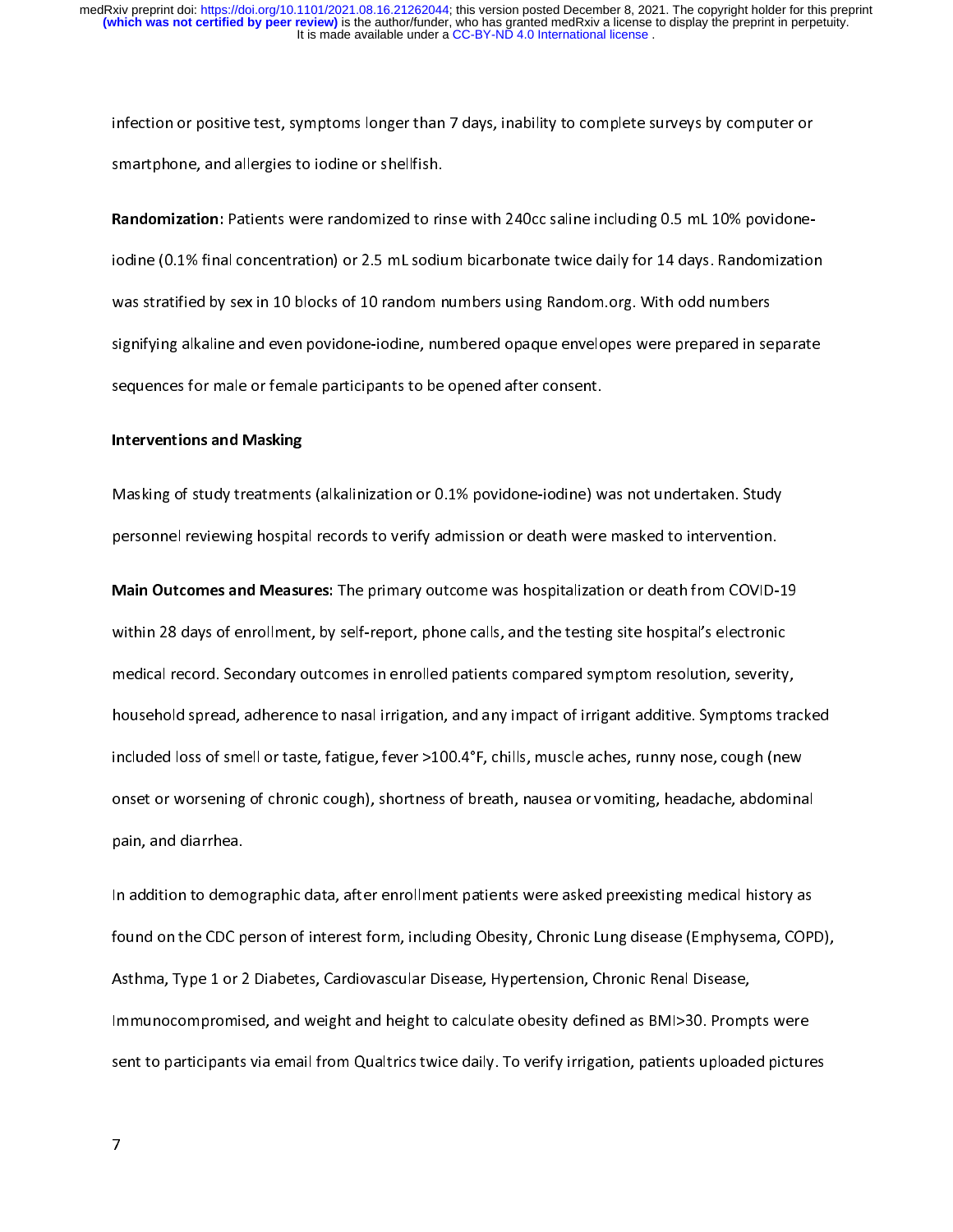of used in galaxi materials. In investigator called the patient or their designated contact at day 2, 7, 2, 7,<br>and 28 to verify irrigation, hospitalization, or answer any questions.<br>Hospitalization and mortality data were

and 28 to verify irrigation, hospitalization, or answer any questions.<br>Hospitalization and mortality data were compared to the National CDC Case Surveillance Public Use |<br>|<br>! Dataset.<sup>14</sup> Twelve elements are shared with the CC for all COVID-19 cases, including date of first positive<br>specimen, report to CDC, illness, and summary "case earliest date", laboratory-confirmed or suspected,<br>symptom on Dataset.<sup>47</sup> I welve elements are shared with the CC for all COVID-19 cases, including date of first positive<br>specimen, report to CDC, illness, and summary "case earliest date", laboratory-confirmed or suspected,<br>symptom o symptom onset, and demographic data. Hospitalization, pre-existing conditions, and mortality data have<br>four options: yes, no, unknown (marked on form), or missing (nothing recorded). Following CDC<br>research recommendations, symptour options: yes, no, unknown (marked on form), or missing (nothing recorded). Following CDC<br>research recommendations, we matched laboratory confirmed cases by "case earliest date" with our<br>testing dates. four options: yes, no, annual in (marked on form), or missing (norming recorded). For ming CDC<br>research recommendations, we matched laboratory confirmed cases by "case earliest date" with<br>testing dates.<br>Statistical Analysi resting dates.<br>Fresting dates.<br>Chi-square was used to evaluate differences in demographic proportions of sex. race, and age by 10-

# Statistical Analysis:

U<br>Statistical Ana<br>Chi-square wa<br>vear tranche. Enterprise was used to evaluate uncertainted to although proportions of the space, and age by 10-<br>year tranche. We used an exact binomial test with Clopper-Pearson confidence intervals to compare<br>observed hospital admissio observed hospital admission rates among participants compared with national rates of severe disease<br>(admission or death) published by CDC. The exact binomial test is well-suited to assess the probability<br>observing the prop (admission or death) published by CDC. The exact binomial test is well-suited to assess the probability of<br>observing the proportion of patients in this study. (IBM SPSS Statistics for Windows, Version 27.0. Armonk, NY: IBM Corp.)

To avoid overestimating hospitalization rates by reporting bias, the denominator included all laboratoryobserving the proportion of patients in this study. (IBM SPSS Statistics for Windows,<br>Version 27.0. Armonk, NY: IBM Corp.)<br>To avoid overestimating hospitalization rates by reporting bias, the denominator included all labor reported hospitalizations, we included deaths in the numerator only for confirmed cases where<br>hospitalization was unknown or missing; did not include deaths in cases where hospitalization status was known to avoid counting reported hospitalization was unknown or missing; did not include deaths in cases where hospitalization st<br>was known to avoid counting outcomes with increased severity twice. As an indicator of the imp<br>unreported hospitaliz was known to avoid counting outcomes with increased severity twice. As an indicator of the impact of unreported hospitalizations, we report relative risk using both this most conservative denominator 8 was known to applicate the spitalizations, we report relative risk using both this most conservative denominator of the impact of the impact of the impact of the impact of the impact of the impact of the impact of the impa unreproteinteproteins, we represent this most conservative risk using both this most conservative denominator<br>8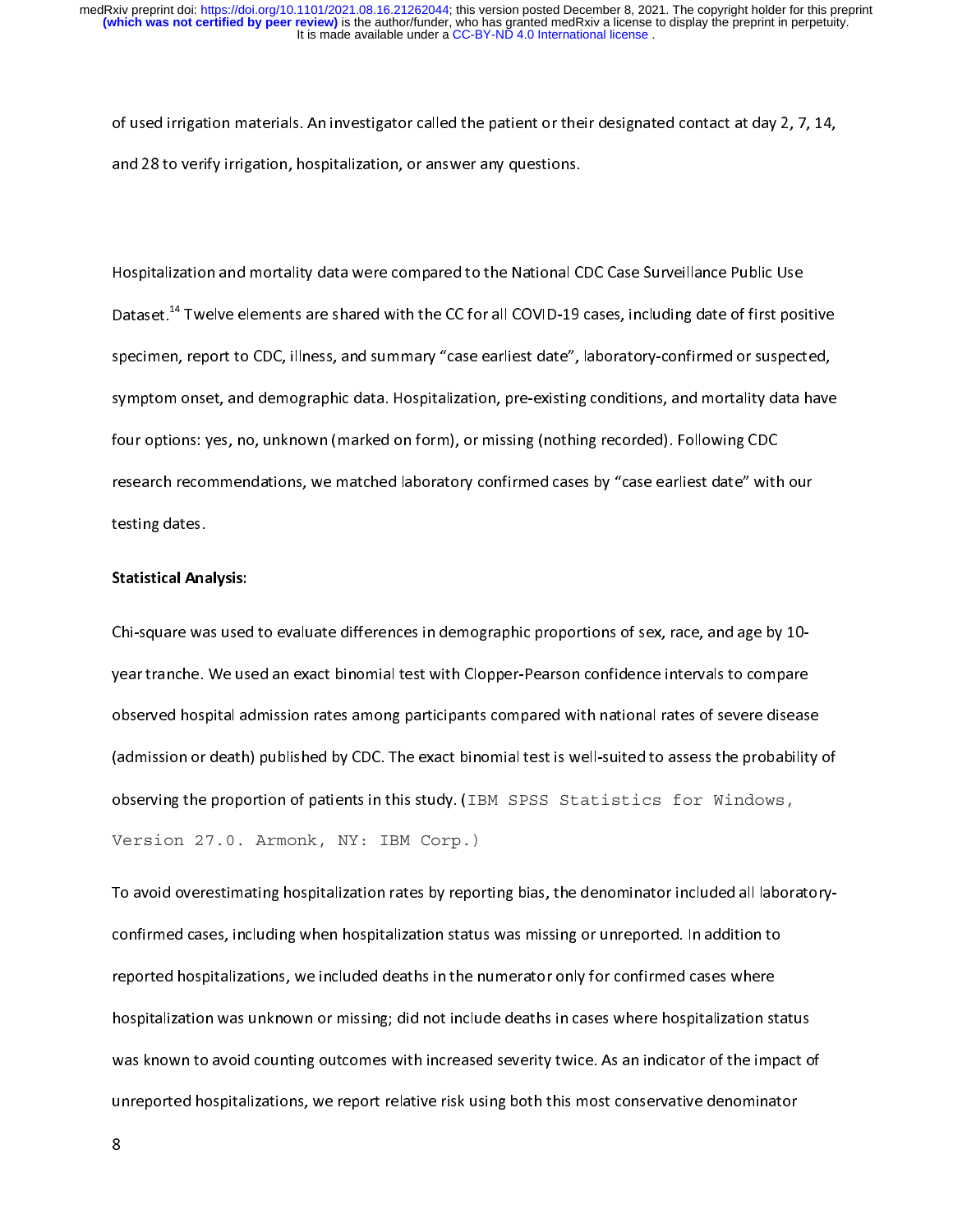(understanding despitalization), and for hospitalizations using only the the yes or no response in the<br>denominator (potential for overestimating due to reporting bias). (MedCalc Software Ltd.<br>https://www.medcalc.org/calc/r denominator (potential for our fields://www.medcalc.org/calc/relative\_risk.php (Version 20.009)).<br>Results<br>During the study period. 826 unique patients aged 55 and older who tested positive for CC

### Results

https://www.medcalc.org/calc/relative\_risk.php (Version 20.009)).<br>Results<br>During the study period, 826 unique patients aged 55 and older who tested positive for COIVD-19 were<br>screened for study eligibility. Of the 694 elig Buring the study eligibility. Of the 694 eligible, 321 were unable to be reached, 294 refused<br>participation, and 79 participants were able to be enrolled and receive irrigation materials on the day of<br>contact (Figure 1). sa sensure for study engines, sensure, 321 engines, 322 were unable to decreasingly 29 refused.<br>participation, and 79 participants were able to be enrolled and receive irrigation materials on<br>contact (Figure 1).<br>Admissions

participation, and 79 participation, and 79 participants were contact (Figure 1).<br>Admissions occurred for 1/37 assigned to povidone-iodine and 0/42 patients in the alkalinization group<br>(1.27%). One patient in the alkaliniz  $Admissions$  occurre<br>(1.27%). One patie<br>(pre-monoclonal are (1.27%). One patient in the alkalinization group reported a COVID-19 related ED visit without admission<br>(pre-monoclonal antibody availability), one patient reported an ED visit for a minor trauma, and one<br>patient was admit (pre-monoclonal antibody availability), one patient reported an ED visit for a minor trauma, and one<br>patient was admitted for a syncopal episode after resolution of COVID symptoms. These events were<br>verified in the EHR dat (pre-monoclonal antibody availability), one patient reported an ED visit for a minor trauma, and one<br>patient was admitted for a syncopal episode after resolution of COVID symptoms. These events were<br>verified in the EHR dat patient was admitted for a syncopal episode after resolution of COVID symptoms. We<br>covided in the EHR database, confirmed with the day 28 phone call, and there were no additional ED<br>visits or hospitalizations found in cons

visits or hospitalizations found in consented patients.<br>Between September 23, 2020 and December 21, 2020, for patients 50 years and older, of 2,962,541<br>laboratory-confirmed cases, 280533 (9.47%) were reported hospitalized. visits or hospitalizations or homein consented patients.<br>Between September 23, 2020 and December 21, 2020<br>laboratory-confirmed cases, 280533 (9.47%) were rep<br>information was available for 45%. Where hospitalizat laboratory-confirmed cases, 280533 (9.47%) were reported hospitalized. Complete hospitalization<br>information was available for 45%. Where hospitalization status was unknown/missing, 44,773 deaths<br>were reported, or 1.5%. Thu occurred in 11%, 8.57 times the hospital admission rate of nasal irrigation participants (SE=2.74; P=.006), were reported, or 1.5%. Thus, hospitalization (or death when admission status was unknown/missing)<br>occurred in 11%, 8.57 times the hospital admission rate of nasal irrigation participants (SE=2.74; P=.006<br>(Figure 2). The r occurred in 11%, 8.57 times the hospital admission rate of nasal irrigation participants (SE=2.74; P=.006)<br>(Figure 2). The relative risk for nasal irrigation subjects was .119 (95%Cl .0169 to .833, P=.032). Using<br>only the occurred 2). The relative risk for nasal irrigation subjects was .119 (95%Cl .0169 to .833, P=.032). Using<br>only the 1,328,778 cases where hospitalization status was reported, the relative risk of hospitalization<br>was .0594 only the 1,328,778 cases where hospitalization status was reported, the relative risk of hospitalization was .0594 (95%Cl .0085 to 0.416, P=.0045) when using nasal irrigation, with a number needed to treat of<br>9 was .0594 (95%CI .0094) when using nasal irrigation, with a number needed to treat of treat of treat of treat<br>Distribution, with a number needed to treat of treat of treat of treat of treat of treat of treat of treat of<br>Di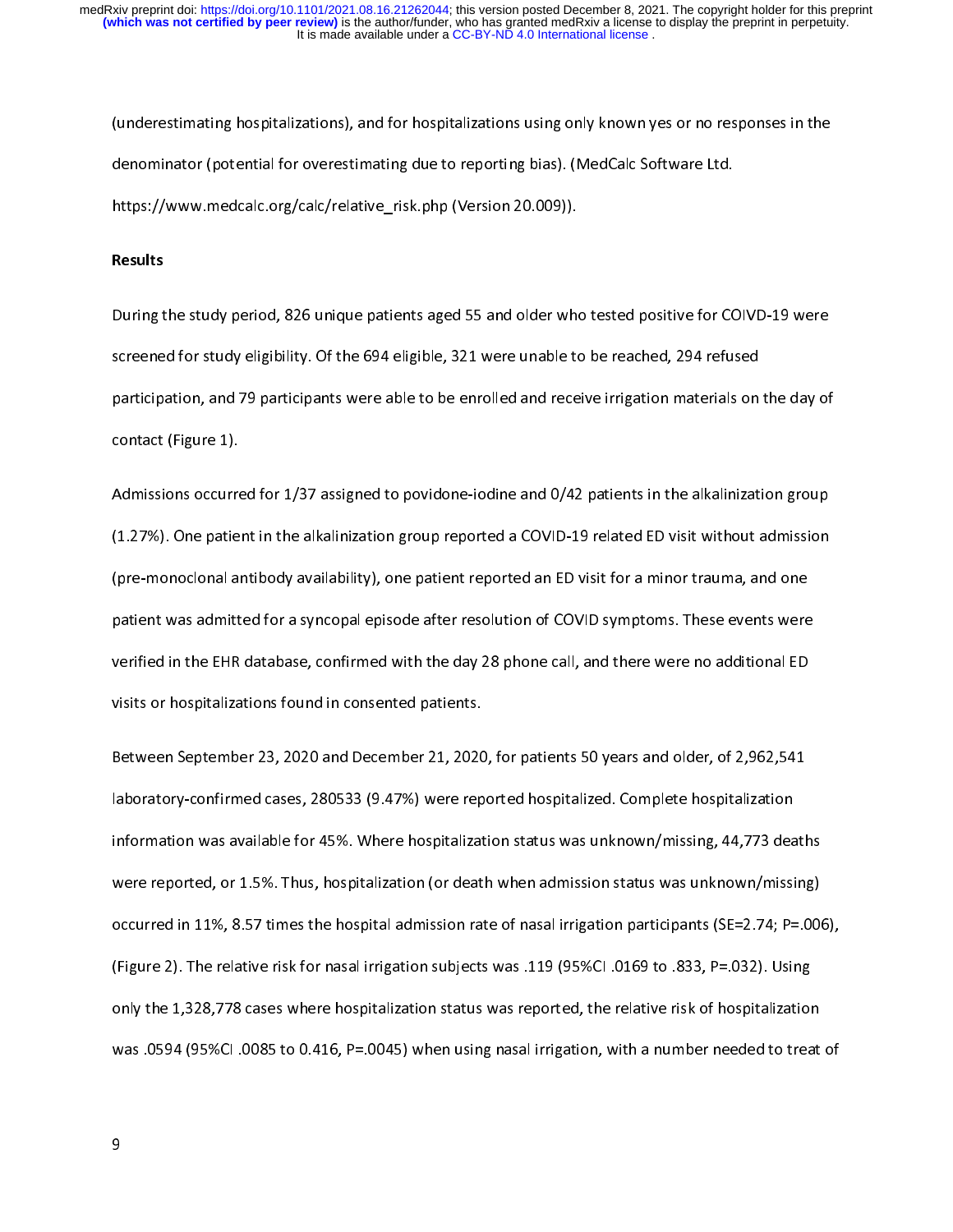patients expired.<br>The CDC dataset only reported race for 65% of confirmed cases; those reported had a lower proportion<br>of minority patients than enrolled irrigation patients (Table 1). There was no difference in age or s patients of<br>The CDC dataset<br>of minority patien<br>from our populati of minority patients than enrolled irrigation patients (Table 1). There was no difference in age or sex<br>from our population. Of the 79 enrolled, 53 patients completed the initial symptom and history<br>questionnaire. (Table 2 of from our population. Of the 79 enrolled, 53 patients completed the initial symptom and history<br>questionnaire. (Table 2) An online daily symptom and irrigation data collection survey was completed<br>62 participants (median from our population. The 79 cm over patients compresed the initial symptom and apple the initial symptom and irrigation data collection survey was completed patients (median 12 of 14 days [IQR 5,13.75]). Of enrolled patien question and the daily of the 2) An original of the 2) An original spatialists of the existing condition, 45% had multiple conditions, and the average BMI was 30.27. Patients reported a median of 3.3 days [IQR 2,5] of symp condition, 45% had multiple conditions, and the average BMI was 30.27. Patients reported a median of<br>3.3 days [IQR 2,5] of symptoms prior to enrollment.

condition, 45% had multiple conditions, and the average BMI was started a please a median of<br>3.3 days [IQR 2,5] of symptoms prior to enrollment.<br>Twelve patients received their materials but didn't record their first irriga 3.3 Twelve patients received their materials but didn't r<br>331 daily online surveys, patients reported irrigating<br>(4.25%), averaging 1.79 irrigations per day. (Table 3) 631 daily online surveys, patients reported irrigating once per day (7.29%), twice daily (88.43%), or none<br>(4.25%), averaging 1.79 irrigations per day. (Table 3) Patients were asked to take pictures of used (4.25%), averaging 1.79 irrigations per day. (Table 3) Patients were asked to take pictures of used<br>Irrigation materials to corroborate irrigation, but the number of used packets over time became difficult<br>to assess for co (4.25%), irrigation materials to corroborate irrigation, but the number of used packets over time became d<br>to assess for confirmation. Five participant provided compliance information at phone calls due to<br>difficulty inter ing a construction of the number of used parameters of used patterns on the number of used patterns and the number of used to difficulty interfacing online. After enrollment, 11 patients complained of discomfort or spotty to assess for confirmation. Five participant provided compliance information at phone calls due to<br>difficulty interfacing online. After enrollment, 11 patients complained of discomfort or spotty epistaxis,<br>with four discon

outh four discontinuing irrigation. (Table 3)<br>Presenting symptoms present in over 50% of patients included fever, muscle aches, congestion, and<br>headache. There were no statistical differences in symptomatic outcomes by irr Presenting symptoms present in over 50% of patients included fever, muscle aches, congestion, and<br>headache. There were no statistical differences in symptomatic outcomes by irrigation unit used or<br>irrigant additive, howeve Presenting symptoms in our control of present in our comes by irrigation unit used or<br>Present additive, however symptoms resolved for all but 8 patients (12.9%) over the 14 day assessme<br>period. period.<br>Ten participants (12.7% by intention to treat) had household contacts who tested positive at least one

ingant additive, however symptoms resolved for all but 8 patients (12.9%) over the 14 day attention.<br>Ten participants (12.7% by intention to treat) had household contacts who tested positive at least one<br>day after enrollme r<br>Ten par<br>day afte<br>of hous Ten participants (22.7% by intention to treat) had household contacts who tested positive at least one<br>day after enrollment, compared to 18.8% in a published meta-analysis.<sup>12</sup> There was no difference in ris<br>of household s day after enrollment, compared to 18.8% in a published meta-analysis.<sup>12</sup> There was no difference in risk<br>of household spread by additive or irrigation unit. (Table 3)<br>10  $\begin{align} \n\begin{aligned}\n10\n\end{aligned}\n\end{align}$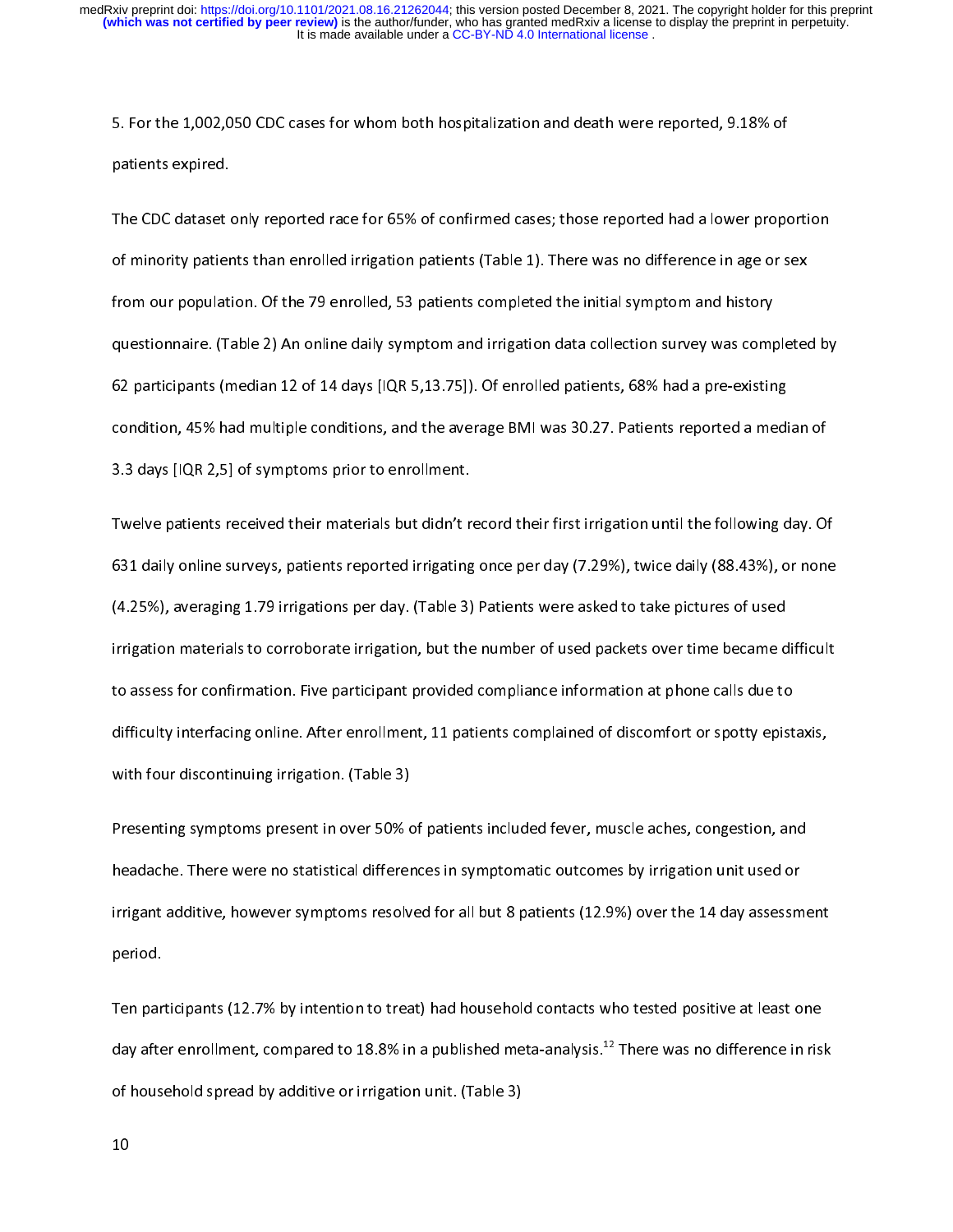# Discussion:

Our results support that pressurized nasal irrigation reduces the likelihood of hospitalization in high-risk<br>COVID-19 + patients, suggesting a safe and over the counter measure with potentially vital public health<br>impact. impact. Nationally, the reduction from 11% to 1.3% as of November 2021 would have corresponded in<br>absolute terms to over 1,000,000 fewer older patients requiring admission. While one study found 47%<br>of those 50 and older absolute terms to over 1,000,000 fewer older patients requiring admission. While one study found 47% of those 50 and older had continued symptoms  $14 - 21$  days after diagnoses,  $^{16,17}$  only 13% in our study had symptoms absolute terms to over  $2,000$ , of those 50 and older had continued symptoms  $14 - 21$  days after diagnoses,  $^{16,17}$  only  $13\%$  in our study had symptoms at day 14. If confirmed in other studies, the potential reduction of those 50 and older had continued symptoms 14 – 21 days after diagnoses,<sup>20,27</sup> only 13% in our study<br>had symptoms at day 14. If confirmed in other studies, the potential reduction in morbidity and<br>mortality worldwide co had symptoms at day 14. If confirmed in other studies, the potential reduction in morbidity and<br>mortality worldwide could be profound.<br>Clinically COVID-19 differs notably from previous *Coronaviridae*: children are less im

mortality worldwide could be profound.<br>Clinically COVID-19 differs notably from p<br>diabetes, African American race and hype<br>pathognomonic symptom of anosmia is p COVID-19 differs notably from previous coronaviridate: children are less impacted; obesity,<br>diabetes, African American race and hypertension are independent risk factors; the relatively<br>pathognomonic symptom of anosmia is pathognomonic symptom of anosmia is present in up to 80% of patients,<sup>18,19</sup> and the duration<br>infection to severe symptoms is prolonged.<br>The clinical differences in presentation reflect SARS-CoV-2's primarily nasal entry a

pathognomonic symptom of anosmia is present in up to 80% of patients,<sup>49,19</sup> and the duration from<br>infection to severe symptoms is prolonged.<br>The clinical differences in presentation reflect SARS-CoV-2's primarily nasal en The clinical differences in presentation refle<br>replication. Olfactory neuroepithelium ACE2<br>Conditions increasing nasal ACE2 expressior The condition. Olfactory neuroepithelium ACE2 is expressed at 700 times the expression in lungs.<sup>19,20</sup><br>Conditions increasing nasal ACE2 expression (obesity, hypertension, pollution) or sinus size (age, male<br>sex) correlate Conditions increasing nasal ACE2 expression (obesity, hypertension, pollution) or sinus size (age, male<br>sex) correlate with increased severity, further supporting targeting viral fusion in the nasopharynx.<sup>21-25</sup> Ir<br>contra sex) correlate with increased severity, further supporting targeting viral fusion in the nasopharynx.<sup>21-25</sup> In sex) correlate with increased severity, further supporting targeting viral fusion in the nasopharynx.<sup>21-25</sup> In<br>contrast, populations lacking fully developed sinus area (children), with a high baseline practice of nasal<br>ir irrigation (Laos, Vietnam), or higher mask compliance have decreased severity.<sup>26,27</sup> Together, the nasal<br>cavity size, ACE2 expression and variolation explanation could account for lower pediatric severity and<br>spread.<sup>28</sup> irrigation (Laos, Vietnam), or higher mask compliance have decreased severity.<sup>20,27</sup> Together, the nasal<br>cavity size, ACE2 expression and variolation explanation could account for lower pediatric severity and<br>spread.<sup>28</sup> spread.<sup>28</sup> The degree of methylation of the ACE2 receptors (and thus stiffness and ease of viral<br>attachment) is related to both race and epigenetic stress.<sup>29,30</sup> Thus, increased virulence correlating with<br>increased area, spread.<sup>20</sup> The degree of methylation of the ACE2 receptors (and thus stiffness and ease of viral<br>attachment) is related to both race and epigenetic stress.<sup>29,30</sup> Thus, increased virulence correlat<br>increased area, quantit attachment) is related to both race and epigenetic stress.<sup>29,30</sup> Thus, increased virulence correlating with<br>increased area, quantity and stability of the spike proteins supports the mechanical target hypothesis.<br>11 increased area, quantity and stability of the spike proteins supports the mechanical target hypothesis.<br>11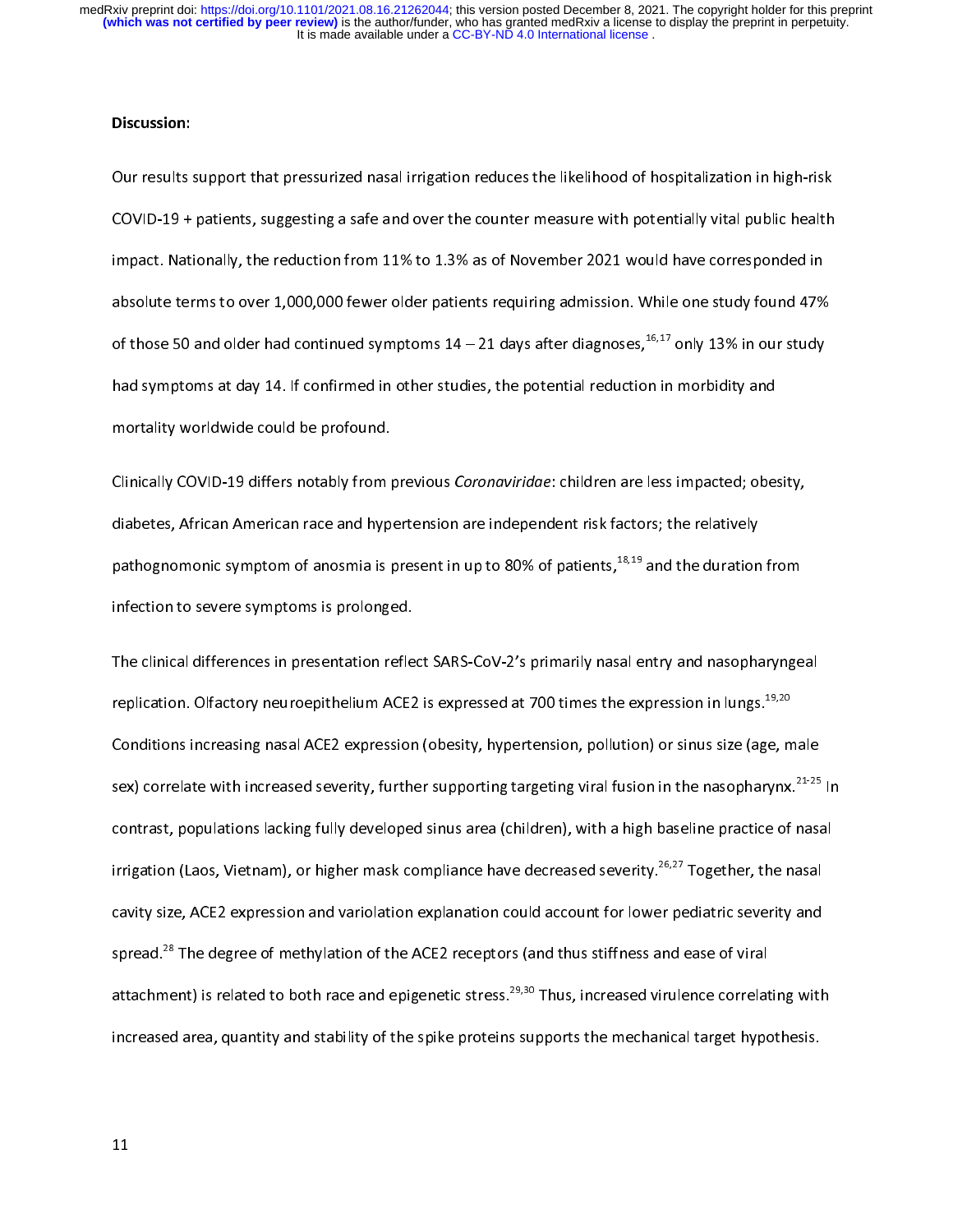Given the local cell-to-cell rather than hematogenous spread and delay in activation of lung TMPRRS2,<sup>31</sup><br>mechanically debriding viral particles lodged in the ACE2 receptor, but not yet fused, could reduce<br>severity. Furthe mechanically debriding viral particles lodged in the ACE2 receptor, but not yet fused, could reduce<br>severity. Furthermore, the variation in severity with methylation implies that not all particles become securely attached. The size variations in the entire nasal cavity, rather than just anterior nares, support<br>the concept that full nasal cavity irrigation may be superior to nasal spray. Finally, the number of<br>asymptomatic the concept that full nasal cavity irrigation may be superior to nasal spray. Finally, the number of<br>asymptomatic cases and the correlation of illness severity with viral load implied that even after F<br>positivity, a window asymptomatic cases and the correlation of illness severity with viral load implied that even after PCR<br>positivity, a window exists wherein lowering the viral load through irrigation could be clinically<br>advantageous. asymptomatic cases and the correlation of initial correlation, that there as implied that even after PCR.<br>positivity, a window exists wherein lowering the viral load through irrigation could be clinically<br>lgnaz Semmelweis

positivity, a divantageous.<br>positivity, a divantageous.<br>positivity, a semmelweis pioneered handwashing to remove bacteria in 1847. In emergency medicine<br>surgery, debriding infectious material with copious high-powered irri surgery, debriding infectious material with copious high-powered irrigation is standard practice. While<br>nasal irrigation reduced symptoms of other *Coronaviridae*, flu,<sup>4</sup> and bacterial carriage in otolaryngology<sup>32,33</sup>, pathology from local spread and aspiration and the continued production of viral surgery, debriding infectious material with copious inglicipations of the continuation production material material material material continued in<br>otolaryngology<sup>32,33</sup>, pathology from local spread and aspiration and the c nasal irrigation reduced symptoms of other *Coronaviridae*, flu,<sup>-</sup> and bacterial carriage in<br>otolaryngology<sup>32,33</sup>, pathology from local spread and aspiration and the continued produ<br>load locally suggest a potentially gre otolaryngology<sup>92,33</sup>, pathology from local spread and aspiration and the continued production of viral<br>load locally suggest a potentially greater impact on COVID-19. Association of viral load with severity<br><sup>27,34,35</sup> sugg 27,34,35 suggests a different kind of cumulative pathology related to immune response, as well as the potential for reducing severity after the fact by debridement. Multiple studies have demonstrated immediate viral load r 27,34,35 suggests a different kind of cumulative pathology related to immune response, as well as the potential for reducing severity after the fact by debridement. Multiple studies have demonstrated immediate viral load r immediate viral load reductions in vitro and in vivo with direct oral or nasal application of antivirals<br>or the theoretical benefit of lavaging and gargling.<sup>36-38</sup> One study of povidone-iodine gargles and sp<br>in 24 patient immediate viral load reductions in vitro and in vivo with direct oral or nasal application of antivirals,<sup>810</sup><br>or the theoretical benefit of lavaging and gargling.<sup>36-38</sup> One study of povidone-iodine gargles and sprays<br>in or the theoretical benefit of lavaging and gargling.<sup>36-38</sup> One study of povidone-iodine gargles and sprays<br>in 24 patients did not show a significant reduction in viral load, but the age difference of 23 years<br>between cont in 24 patients did not show a significant reduction in the age difference of 23 years.<br>between control and intervention groups calls randomization into question .<sup>39</sup> An interim analysis<br>twice daily nasal irrigation trial twice daily nasal irrigation trial in 45 young adults showed initial clinical improvement, <sup>17</sup> but was<br>ultimately underpowered.

twice daily nasal irrigation trial in 45 young adults showed initial clinical improvement, " but was<br>ultimately underpowered.<br>To our knowledge this is the largest prospective clinical trial using both twice daily large vol To our knowledge this is th<br>irrigation with a virucidal a<br>higher risk population in th Irrigation with a virucidal arm, and with documented adherence to irrigation. Moreover, the old<br>higher risk population in this study may be most relevant to reducing morbidity and mortality.<br>12 ingener with a virtual arm, and with documented adderence to ingenerate to it, the older and<br>higher risk population in this study may be most relevant to reducing morbidity and mortality.<br>12  $\frac{1}{12}$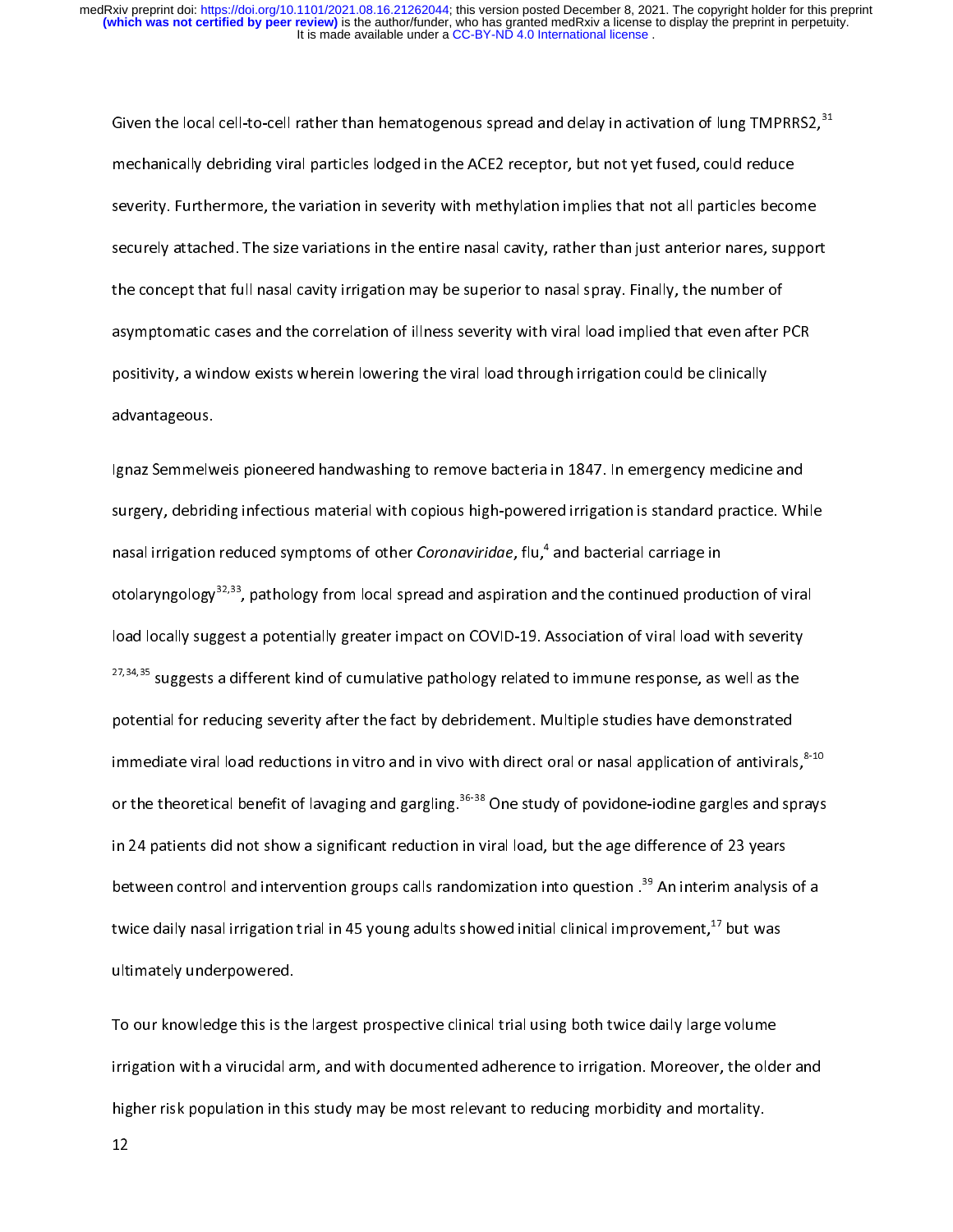**Limitations**<br>The primary<br>Without a m<br>significantly The primary limitations to our study are generalizability and risk of bias in the comparison dataset.<br>Without a matched control group, our sample may differ from the CDC database. Sex and age were not<br>significantly differe Significantly different, but too many patients were missing race/ethnicity and pre-existing conditions to<br>Meaningfully evaluate. However, where there were differences our sample was historically more at risk:<br>Sex and over shows interest of the set of the maningfully evaluate. However, where there were differences our sample was historically more at risk:<br>obesity prevalence exceeded the national average, and over 25% of our patients were Bla meaningfully examples the meaningfully interesting and over 25% of our patients were Black or did not<br>want to report race, almost double the national average.<br>The greatest risk of bias comes from preferential reporting of

obesity<br>want to report race, almost double the national average.<br>The greatest risk of bias comes from preferential reporting of cases with hospitalization or death to the<br>CDC dataset, artificially raising the appearance of The greatest risk of bias comes from preferential reportin<br>CDC dataset, artificially raising the appearance of severity<br>admission rate of 9.47% reflects the outcomes in other pr The greatest risk of the greatest risk operations of severity.<sup>40</sup> However, our conservatively calculated CDC<br>admission rate of 9.47% reflects the outcomes in other prospective randomized controlled trials: in a<br>younger, t CDC dataset, artificially raising the appearance of severity.<sup>40</sup> However, our conservatively calculated CDC<br>admission rate of 9.47% reflects the outcomes in other prospective randomized controlled trials: in a<br>younger, th younger, thinner group of patients (average age 50, BMI 29), fluvoxamine reduced hospitalization or<br>death from 16% to 11%.<sup>41</sup> In a healthier cohort evaluating monoclonal antibodies, Chen et al found a<br>15% admission rate i younger, minimer group of patients (average age 50, BMI 29), minimum reduced hospitalization or<br>death from 16% to 11%.<sup>41</sup> In a healthier cohort evaluating monoclonal antibodies, Chen et al found a<br>15% admission rate in pa death from 16% to 11%.<sup>42</sup> In a healthier cohort evaluating monoclonal antibodies, Chen et al found a<br>15% admission rate in patients 65+ or with BMI > 35, similar to our population with average age 64 an<br>BMI >30.<sup>42</sup> Socio 15 Admission rate in patients 65 + 0 minismiliary summances in perparation ratio as angles age 64 and<br>15 BMI > 30.<sup>42</sup> Socioeconomic challenges and larger minority populations have higher admission rates. In a<br>15 similar h BMI >30.<sup>42</sup> Socioeconomic challenges and larger minority populations have higher admission rates. In a<br>similar health system to ours, Price-Haywood et al found a 39.7% admission rate; a Cochran database of<br>minority patien similar time periods and demographic location to our enrollment<br>period consistently found admission rates as high as 60%.<sup>43,44</sup><br>While irrigation could be an effective mechanical protection against variants in vaccinated p

minority patients admission rates as high as 60%.<sup>43,44</sup><br>period consistently found admission rates as high as 60%.<sup>43,44</sup><br>While irrigation could be an effective mechanical protection against variants in vaccinated people,<br> period consistently found admission rates as high as 60%.<sup>43,44</sup><br>While irrigation could be an effective mechanical protection a<br>adoption of a new hygiene intervention – or any intervention<br>contacted, 28 (5.2%) did not want adoption of a new hygiene intervention – or any intervention – is a barrier. Of the 537 patients<br>contacted, 28 (5.2%) did not want to perform nasal irrigation. Of those who initiated irrigation, mo<br>continued twice daily us contacted, 28 (5.2%) did not want to perform nasal irrigation. Of those who initiated irrigation, most<br>continued twice daily use, but eleven had concerns about irrigating that were communicated to our continued twice daily use, but eleven had concerns about irrigating that were communicated to our<br>staff. While only four discontinued irrigation, without the frequent calls and coaching adherence in the<br>those who in the fr continued intervals use of the frequent calls and coaching adherence in that<br>its data concerns above in that we request calls and coaching adherence in that we<br>define that we request calls and coaching adherence in that we staff. While only four discontinued internation, without the frequent calls and coaching addition, without the<br>13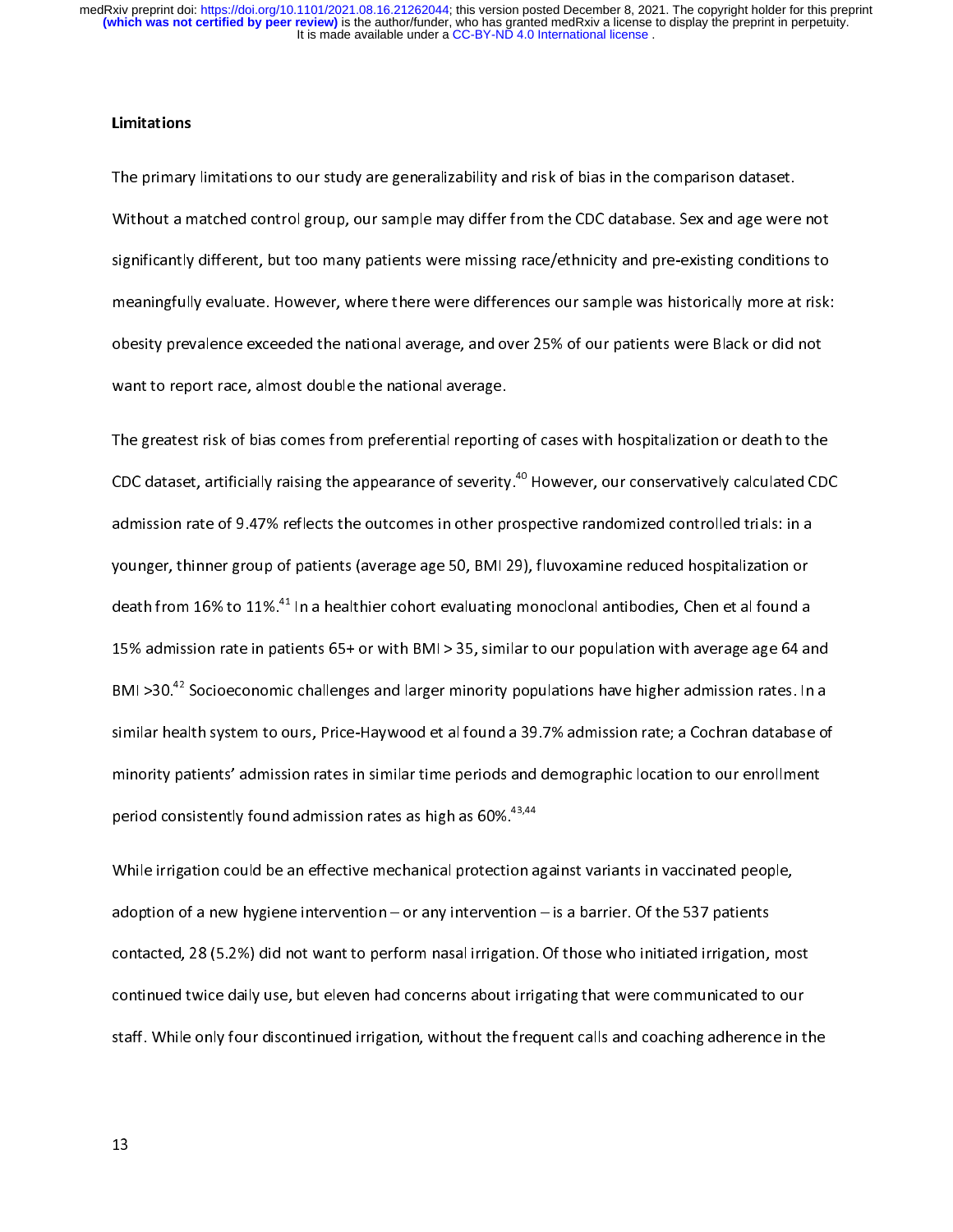general population could be lower. The need for boiled, distilled or filtered water could also be ignored,<br>introducing a new risk.<br>Our study was underpowered to detect improvement by additive. While low povidone-iodine<br>con

Our study was underpo<br>concentrations are safe<br>noted transient thyroid concentrations are safe up to five months,<sup>7</sup> studies using tenfold higher concentrations for gare<br>noted transient thyroid stimulating hormone changes.<sup>39</sup> For prolonged use, thyroid function to<br>be warranted. Studies of a concentrations are safe up to five months,' studies using tenfold higher concentrations for gargling<br>noted transient thyroid stimulating hormone changes.<sup>39</sup> For prolonged use, thyroid function testing<br>be warranted. Studie noted transient thyroid stimulating hormone changes.<sup>39</sup> For prolonged use, thyroid function testing may<br>be warranted. Studies of alkalinity have not supported efficacy in reducing viral fusion, however recent<br>evaluation o be warranted. Studies of alkalinity have not supported efficacy in reducing viral fusion, however recent<br>evaluation of the Omicron variant suggest hypertonic saline may add benefit to irrigation.<sup>3</sup><br>Conclusion:

evaluation of the Omicron variant suggest hypertonic saline may add benefit to irrigation."<br>Conclusion:<br>As an intervention, pressurized nasal irrigation showed promise to reduce the severity of C<br>infection in high-risk pat  $\frac{1}{2}$ Expression<br>As an interve<br>infection in I<br>populations infection in high-risk patients when initiated within 24 hours of a positive test. As large unvaccinated<br>populations pressure evolution of variants, an effective mechanical outpatient intervention to reduce<br>viral entry and populations pressure evolution of variants, an effective mechanical outpatient intervention to reduce preparations present evolutions of variants, an effective mechanical outpatient intervention of variate<br>viral entry and hospitalizations can save lives and reduce the stress on hospital staff. Further research<br>into the fre into the frequency and adjuvants of irrigation will be important not just for this pandemic, but for futu<br>viruses to come.  $i$  into the frequency and adjust for the important not  $j$  is parameter in  $j$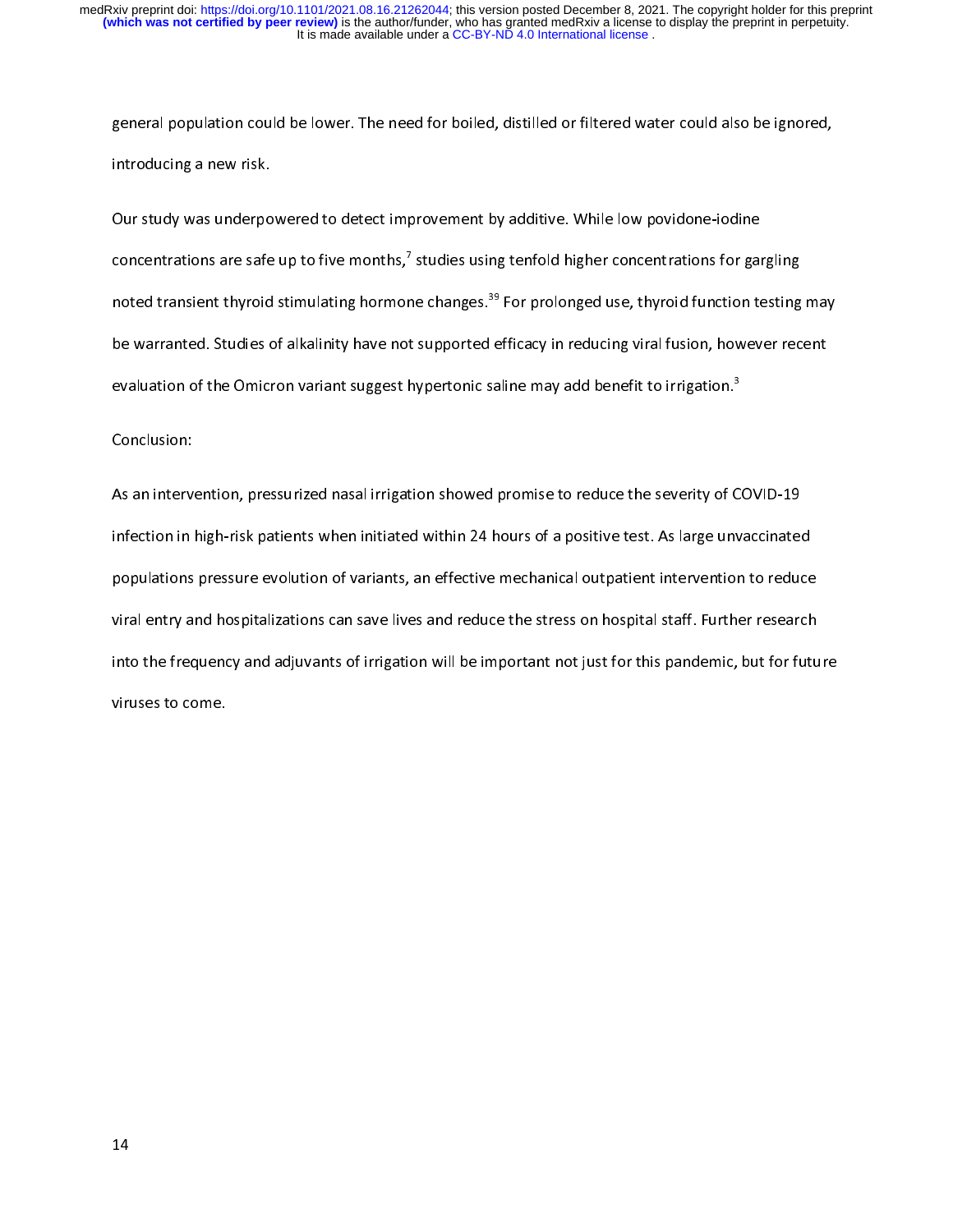References<br>1. Sung<br>epithelial cel  $rac{1}{\epsilon}$ 1. Sungnak W, Huang N, Becavin C, et al. SARS-CoV-2 entry factors are highly expressed in nasal<br>epithelial cells together with innate immune genes. Nature medicine. Apr 23 2020;26:681-687.<br>doi:10.1038/s41591-020-0868-6<br>2.

epithelial cells together with linnate immune genes. Nature medicine. Apr 23 2020,20:001 067.<br>doi:10.1038/s41591-020-0868-6<br>2. Scudellari M. How the coronavirus infects cells - and why Delta is so dangerous. Nature<br>2021;59 2021;595(7869):640-644. doi:10.1038/d41586-021-02039-y<br>3. Li C, Li AW. Hypertonic saline and aprotinin based blockage of SARS-CoV-2 specific furin site

2. Scudellari M. How the coronavirus infects cells - and why Delta is so dangerous. Nature. July 2021;595(7869):640-644. doi:10.1038/d41586-021-02039-y<br>3. Li C, Li AW. Hypertonic saline and aprotinin based blockage of SARS cleavage by inhibition of nasal protease activity. *bioRxiv*. 2021:2021.11.19.469276.<br>doi:10.1101/2021.11.19.469276 3. Li C, Li AW. Hypertonic saline and aprotinin based blockage of SARS-CoV-2 specific furin site

cleavage by inhibition of nasal protease activity. BioNAW: 2021:2021.11.19.469276.<br>doi:10.1101/2021.11.19.469276<br>4. Ramalingam S, Graham C, Dove J, Morrice L, Sheikh A. A pilot, open labelled<br>controlled trial of hypertonic 4. Ramalingam S, Graham C<br>controlled trial of hypertonic salin<br>Jan 31 2019;9(1):1015. doi:10.10 4. Ramalingam S, Graham S, EULES, MEMELES, MEMELES, Open labelled, Canadian Controlled trial of hypertonic saline nasal irrigation and gargling for the common cold. Scientific re<br>Jan 31 2019;9(1):1015. doi:10.1038/s41598-0

Jan 31 2019;9(1):1015. doi:10.1038/s41598-018-37703-3<br>5. Burton MJ, Clarkson JE, Goulao B, et al. Antimicrobial mouthwashes (gargling) and nasal sprays<br>administered to patients with suspected or confirmed COVID-19 infectio Burton MJ, Clarkson JE, Goulao B, et al. Antimicro<br>administered to patients with suspected or confirmed CO<br>and to protect healthcare workers treating them. Cochrar administered to patients with suspected or confirmed COVID-19 infection to improve patient outcomes<br>and to protect healthcare workers treating them. Cochrane Database Syst Rev. Sep 16 2020;9:Cd01362<br>doi:10.1002/14651858.CD and to protect healthcare workers treating them. *Cochrane Database Syst Rev*. Sep 16 2020;9:Cd013627<br>doi:10.1002/14651858.CD013627.pub2<br>6. Farrell NF, Klatt-Cromwell C, Schneider JS. Benefits and Safety of Nas

and to protect healthcare workers treating them. Cochrane Database Syst Rev. Sep 16 2020, 5:Cd013627.<br>doi:10.1002/14651858.CD013627.pub2<br>6. Farrell NF, Klatt-Cromwell C, Schneider JS. Benefits and Safety of Nasal Saline Ir 6. Farrell NF, Klatt-Cromwell C, Sch<br>Pandemic-Washing COVID-19 Away. JAM<br>doi:10.1001/jamaoto.2020.1622 Fandemic-Washing COVID-19 Away. *JAMA Otolaryngol Head Neck Surg*. Sep 1 2020;146(9):787-788.<br>doi:10.1001/jamaoto.2020.1622<br>7. Frank S, Capriotti J, Brown SM, Tessema B. Povidone-lodine Use in Sinonasal and Oral Cavitie

Pandemic-Washing COVID-19 Away. JAMA Otolaryngor Head Neck Surg. Sep 1 2020;146(9):787-788.<br>doi:10.1001/jamaoto.2020.1622<br>Prank S, Capriotti J, Brown SM, Tessema B. Povidone-lodine Use in Sinonasal and Oral Cavitie<br>Review doi:10.1001/jamaoto.2020.1622<br>7. Frank S, Capriotti J, Brown SM, Tessema B. Povidone-lodine Use in Sinonasal and Oral Cavities: A<br>Review of Safety in the COVID-19 Era. *Ear Nose Throat J*. Nov 2020;99(9):586-593.<br>doi:10.11 Review of Safety in the COVID-19 Era. *Ear Nose Throat J*. Nov 2020;99(9):586-593.<br>doi:10.1177/0145561320932318 Review of Safety in the COVID-19 Era. Ear Nose Throat J. Nov 2020,99(9):586-593.<br>doi:10.1177/0145561320932318<br>15

doi:1,12.11.11.11.11<br>15<br>3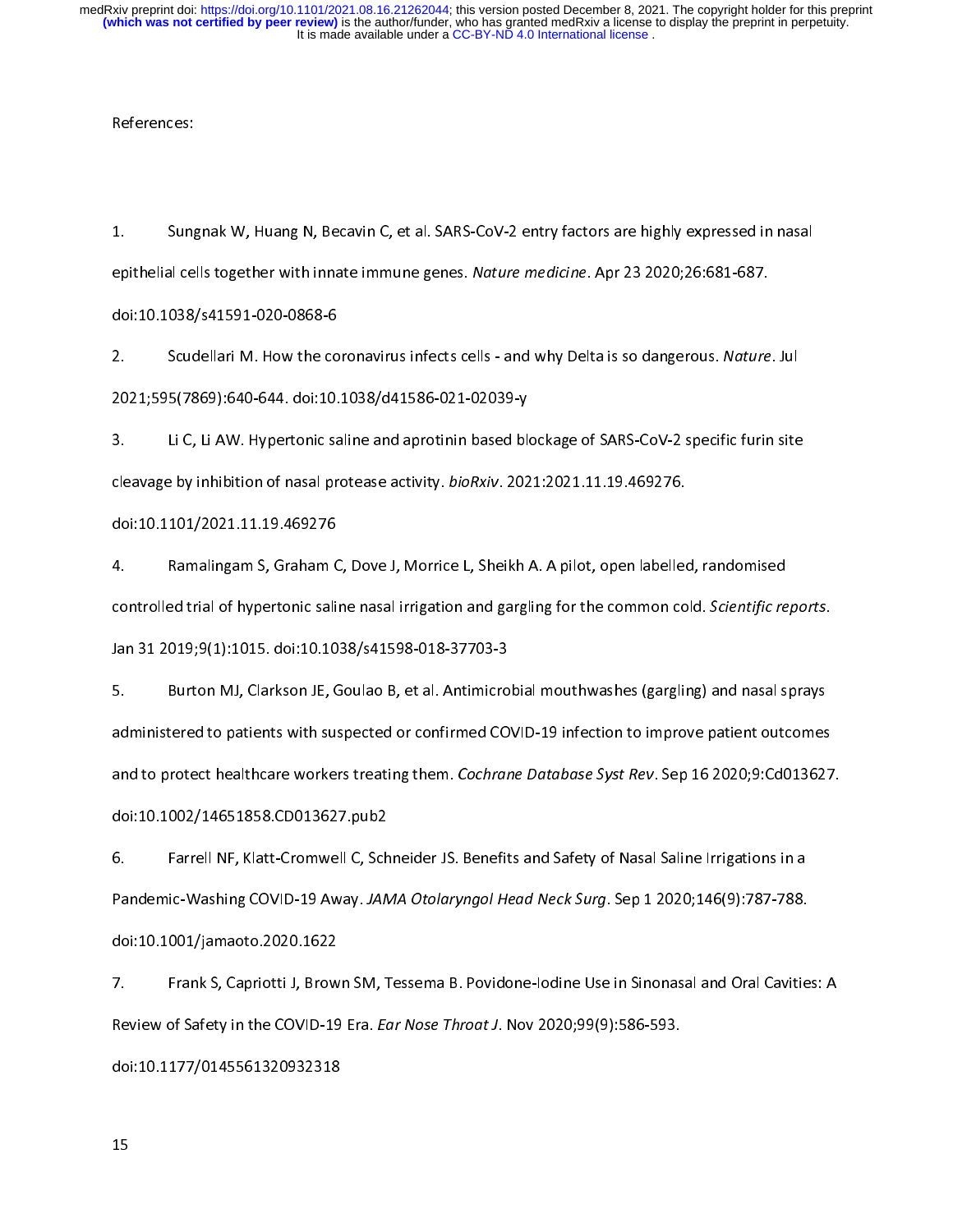8. Eggers M, Eistmann M, Eickmann M, Economic MERS-CoV) and Modified Vaccinia Virus Ankara<br>(MVA). *Infectious diseases and therapy*. Dec 2015;4(4):491-501. doi:10.1007/s40121-015-0091-9<br>9. Eggers M, Koburger-Janssen T, Eic

(MVA). *Infectious diseases and therapy*. Dec 2015;4(4):491-501. doi:10.1007/s40121-015-0091-9<br>9. Eggers M, Koburger-Janssen T, Eickmann M, Zorn J. In Vitro Bactericidal and Virucidal Efficacy of<br>Povidone-Iodine Gargle/Mou (MVA). Infectious diseases and therapy. Dec 2015;4(4):491-901. doi:10.1007/s40121-015-0091-9<br>9. Eggers M, Koburger-Janssen T, Eickmann M, Zorn J. In Vitro Bactericidal and Virucidal Effi<br>Povidone-lodine Gargle/Mouthwash Ag 9. Eggers M, Koburger-Janssen T, Eichmann M, Eichmann M, Eickmann M, Tholendal Efficacy (1998)<br>Povidone-Jodine Gargle/Mouthwash Against Respiratory and Oral Tract Pathogens. Infectious diseases<br>and therapy. Jun 2018;7(2):2

Povidone-Iodine-Gargle/Model Mash Against Respiratory and Oral Tract Pathogens. *Injectious diseases*<br>and therapy. Jun 2018;7(2):249-259. doi:10.1007/s40121-018-0200-7<br>10. Pelletier JS, Tessema B, Frank S, Westover JB, Bro and therapy. Jun 2018;7(2):249-259. doi:10.1007;340121-018-0200-7<br>10. Pelletier JS, Tessema B, Frank S, Westover JB, Brown SM, Capr<br>lodine Nasal and Oral Antiseptic Preparations Against Severe Acute Re<br>(SARS-CoV-2). *Ear N* 

ISBNS-CoV-2). *Ear Nose Throat J.* Sep 21 2020:145561320957237. doi:10.1177/0145561320957237<br>I1. Gallagher TM, Escarmis C, Buchmeier MJ. Alteration of the pH dependence of coronavirus-<br>induced cell fusion: effect of mutati (SARS-COV-2). Edit Nose Throat J. Sep 21 2020.145561320557237. doi:10.1177/0145561320557257<br>11. Gallagher TM, Escarmis C, Buchmeier MJ. Alteration of the pH dependence of coronavirus-<br>induced cell fusion: effect of mutatio

induced cell rusion: effect of mutations in the spike glycoprotein. Journal of virology. Apr<br>1991;65(4):1916-28.<br>12. Lei H, Xu X, Xiao S, Wu X, Shu Y. Household transmission of COVID-19-a systemati<br>meta-analysis. *J Infect* 1991;657–1991<br>12. Lei H, Xu X, X<br>meta-analysis. *J Infec*<br>13. Madewell ZJ,

meta-analysis. *J Infect*. Dec 2020;81(6):979-997. doi:10.1016/j.jinf.2020.08.033<br>13. Madewell ZJ, Yang Y, Longini IM, Halloran ME, Dean NE. Household transmission of SARS-CoV-<br>12. a systematic review and meta-analysis of meta-analysis. J Infect. Dec 2020;01(0):379-997. doi:10.1010/j.jinf.2020.08.033<br>13. Madewell ZJ, Yang Y, Longini IM, Halloran ME, Dean NE. Household tran<br>a systematic review and meta-analysis of secondary attack rate. *med* 13. Madewell 2, Yang Y, Longini III, Yang Yang Yang Yang Temple Temple Temple Temple Temple Temple<br>2020;doi:10.1101/2020.07.29.20164590<br>14. Control CfD. CDC COVID-19 Case Surveillance Public Use Data. Centers for Disease C

a systematic review and meta-analysis of secondary attack rate. *medital*<br>2020;doi:10.1101/2020.07.29.20164590<br>14. Control CfD. CDC COVID-19 Case Surveillance Public Use Data. Centers fo<br>Accessed 11/04/2021. <u>https://data.</u> 2020;doi:10101202021.https://data.cdc.go<br>Accessed 11/04/2021.https://data.cdc.go<br>Data/vbim-akqf/data 14. Control CfD. CDC COVID-19 Case Surveillance Public Use Data. Centers for Disease Control.<br>Accessed 11/04/2021. https://data.cdc.gov/Case-Surveillance/COVID-19-Case-Surveillance-Public-Use-<br>Data/vbim-akgf/data<br>15. Pirom

<u>Data, Jamana, Jama</u><br>15. Piromchai P, F<br>nasal irrigation device<br>16. Tenforde MW

15. Inasal irrigation devices: a Thai multicentre survey. *Peerl*. 2019;7:e7000. doi:10.7717/peerj.7000<br>16. Information C, Kim SS, Lindsell CJ, et al. Symptom Duration and Risk Factors for Delayed Return<br>16. Usual Health A nasal irrigation devices: a Thai multicentre survey. PeerJ. 2015, P.e7000. doi:10.7717/peerj.7000<br>16. Tenforde MW, Kim SS, Lindsell CJ, et al. Symptom Duration and Risk Factors for Delayed<br>10 Usual Health Among Out 16. Usual Health Among Outpatients with COVID-19 in a Multistate Health Care Systems Network<br>16. The System of Delayed Returns for Delayed Returns for Delayed Returns for Delayed Returns for Delayed Retu<br>16. The Systems Ne  $t$ o Usual Health Among Outp $t$ in a Multistate Health Care Systems Network - Multistate Health Care Systems Network - Multistate Health Care Systems Network - Multistate Health Care Systems Network - Multistate Health Car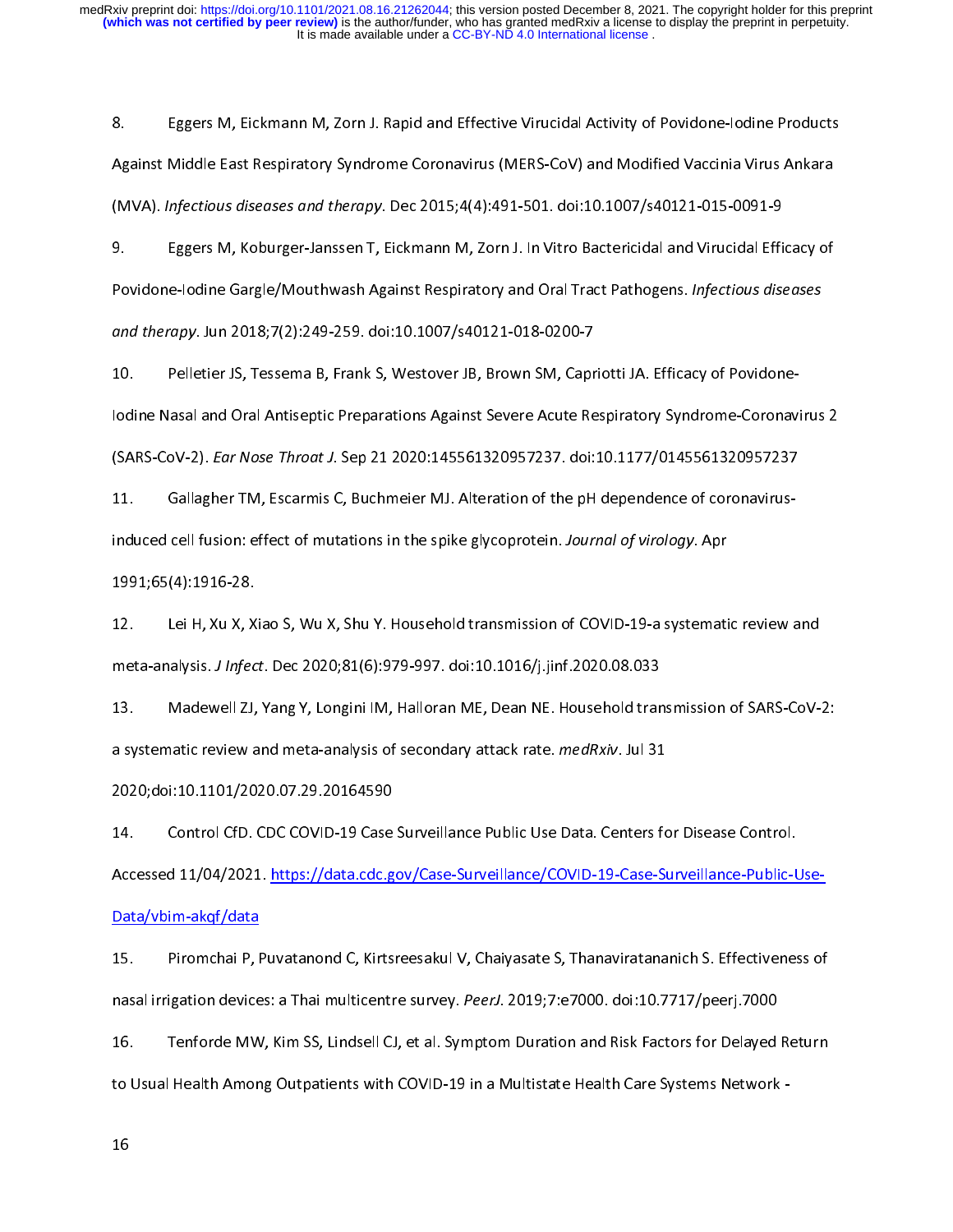United States, March-June 2020. MMWW Morb Mortal Wkly Rep. Jul 31 2020,09(30):993-998.<br>doi:10.15585/mmwr.mm6930e1<br>17. Kimura KS, Freeman MH, Wessinger BC, et al. Interim analysis of an open-label randon<br>controlled trial ev doit of the U.S. Freeman MH,<br>17. Controlled trial evaluating nasal in<br>International forum of allergy & r 11. Kimura K., Freeman M., Freemiger Be, Fremmenn analysis of an open-label randomized<br>controlled trial evaluating nasal irrigations in non-hospitalized patients with coronavirus disease 201<br>International forum of allergy

International forum of allergy & rhinology. Dec 2020;10(12):1325-1328. doi:10.1002/alr.22703<br>18. Meng X, Deng Y, Dai Z, Meng Z. COVID-19 and anosmia: A review based on up-to-date<br>knowledge. Am J Otolaryngol. Sep-Oct 2020;4 International forum of allergy & rhinology. Dec 2020,10(12):1325-1320. doi:10:1002/alr.22703<br>18. Meng X, Deng Y, Dai Z, Meng Z. COVID-19 and anosmia: A review based on up-to-date<br>19. Chen M, Shen W, Rowan NR, et al. Elevat

19. Chen M, Shen W, Rowan NR, et al. Elevated ACE-2 expression in the olfactory neuroepithelium:<br>implications for anosmia and upper respiratory SARS-CoV-2 entry and replication. *Eur Respir J*. Sep knowiedge. Am J Otolaryngol. Sep-Oct 2020;41(5):102581. doi:10:10107j.amjoto.2020.102581<br>19. Chen M, Shen W, Rowan NR, et al. Elevated ACE-2 expression in the olfactory neuroepi<br>implications for anosmia and upper respirato 1912. Chen M, Shen M, Shen M, Shen Metalem Research Marketted Actors, Temperated Actors.<br>19. Chen Chen Microsofter in the oligary state and replication. *Eur Respir J.* Sep.<br>2020;56(3)doi:10.1183/13993003.01948-2020<br>20. Mo

implications for anosinia and upper respiratory SARS-CoV-2 entry and replication. Eur Respir J. Sep<br>2020;56(3)doi:10.1183/13993003.01948-2020<br>20. Hou YJ, Okuda K, Edwards CE, et al. SARS-CoV-2 Reverse Genetic 20. Hou YJ, Okuda K, Edwards CE, et al. SAF<br>Gradient in the Respiratory Tract. *Cell.* Jul 23 20<br>21. Palaiodimos L, Kokkinidis DG, Li W, et a

21. Gradient in the Respiratory Tract. *Cell*. Jul 23 2020;182(2):429-446.e14. doi:10.1016/j.cell.2020.05.042<br>21. Palaiodimos L, Kokkinidis DG, Li W, et al. Severe obesity, increasing age and male sex are<br>independently ass Gradient in the Respiratory Tract. Cell. Jul 23 2020,102(2):425-446.e14. doi:10.1016/j.cell.2020.05.042<br>21. Palaiodimos L, Kokkinidis DG, Li W, et al. Severe obesity, increasing age and male sex are<br>independently associate 2020<br>21. Independently associated with worse in-hospital outcomes, and higher in-hospital mortality, in a<br>2011. Palaiodis Da, New York. Metabolism. Jul 2020;108:154262.<br>2011. Noti:10.1016/j.metabol.2020.154262 independently associated with COVID-19 in the Bronx, New York. *Metabolism*. Jul 2020;108:154262.<br>doi:10.1016/j.metabol.2020.154262<br>22. Radzikowska U, Ding M, Tan G, et al. Distribution of ACE2, CD147, CD26, and othe

of patients with COVID-19 in the Bronx, New York. Metabolism. 3df 2020,108.154202.<br>doi:10.1016/j.metabol.2020.154262<br>22. Addix Radzikowska U, Ding M, Tan G, et al. Distribution of ACE2, CD147, CD26, and c<br>associated molecu associated molecules in tissues and in<br>associated molecules in tissues and in<br>and COVID-19 risk factors. *Allergy*. No 22. Radzikowska U, Ding M, Tan G, et al. Distribution of ACE2, CD147, CD26, and other SARS-CoV-2<br>associated molecules in tissues and immune cells in health and in asthma, COPD, obesity, hypertension,<br>and COVID-19 risk fact

and COVID-19 risk factors. *Allergy*. Nov 2020;75(11):2829-2845. doi:10.1111/all.14429<br>23. Loftus PA, Wise SK, Nieto D, Panella N, Aiken A, DelGaudio JM. Intranasal volume increases with<br>age: Computed tomography volumetric and COVID-19 risk ractors. Allergy. Nov 2020, 19(11):2029-2045. doi:10.11111/all.14429<br>23. Loftus PA, Wise SK, Nieto D, Panella N, Aiken A, DelGaudio JM. Intranasal volun<br>age: Computed tomography volumetric analysis in adu 22. Loftus PA, Microsoftus Panella N, Panella N, Panella R, Microsoftus Premier Premier Marchetter With<br>23. Logi:10.1002/lary.26064<br>24. Brandt EB, Beck AF, Mersha TB. Air pollution, racial disparities, and COVID-19 mortali

age: Computed tomography volumetric analysis in adults. The Laryngoscope. Oct 2010,120(10):2212-5.<br>doi:10.1002/lary.26064<br>24. Brandt EB, Beck AF, Mersha TB. Air pollution, racial disparities, and COVID-19 mortality. The<br>Jo doi:10.1002/lary.26064<br>24. Brandt EB, Beck AF, Mersha TB. Air pollution, racial disparities, and COVID-19 mortality. *The<br>Journal of allergy and clinical immunology*. Jul 2020;146(1):61-63. doi:10.1016/j.jaci.2020.04.035<br>1 24. Brandt EB, Beck AF, Mersha TB. Air politicion, racial disparities, and COVID-19 mortality. The<br>Journal of allergy and clinical immunology. Jul 2020;146(1):61-63. doi:10.1016/j.jaci.2020.04.035<br>17  $J_{J}$  Journal of allergy and clinical immunology. Jul 2020,146(1):61-63. doi:10.1016/j.jaci.2020.04.035<br> $J_{J}$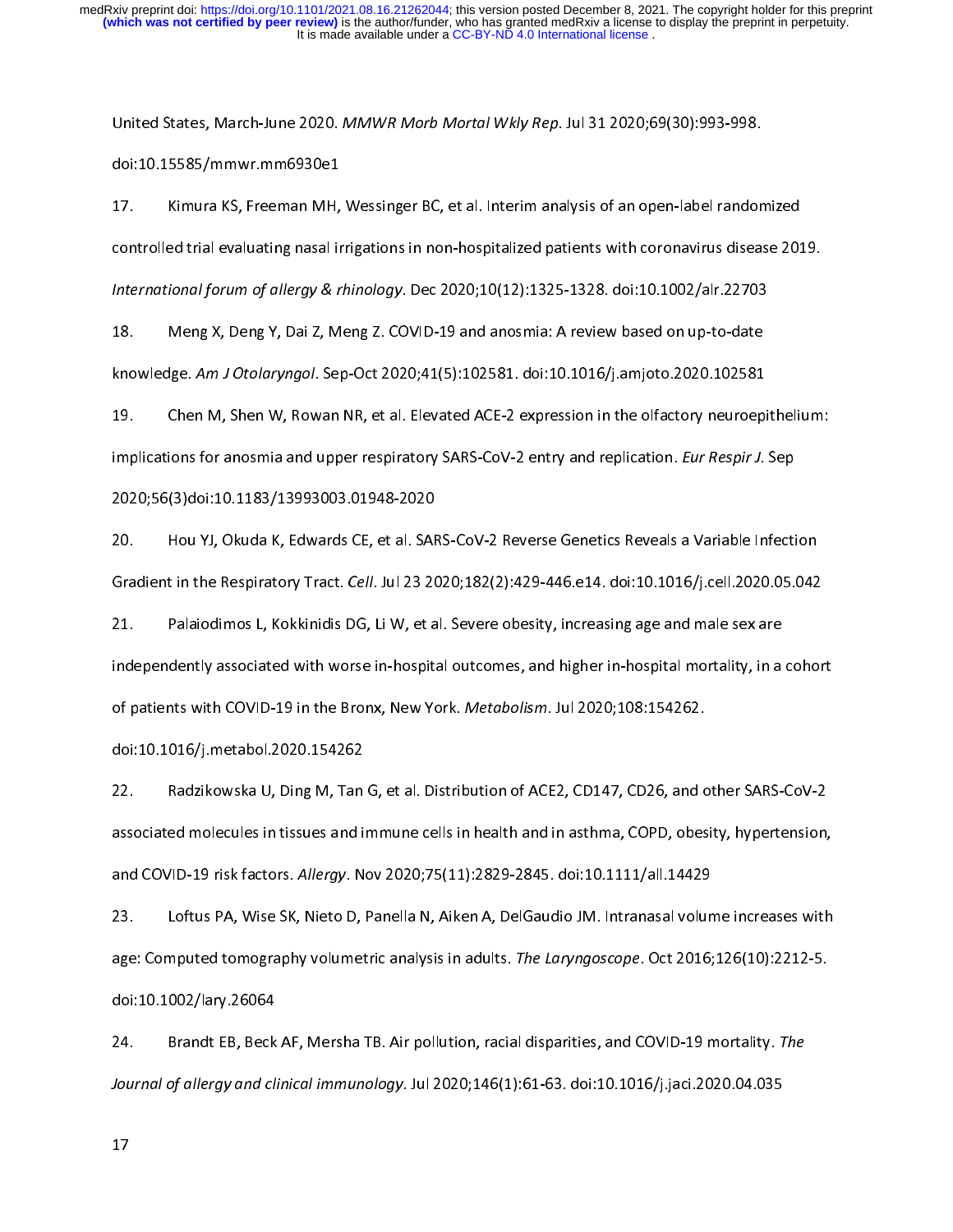25. Bunyavanich S, 23. A, Vicencio A. Nasal Cene Expression of Angle Dene Enzyme 2 in Children and Adults. Jama. Jun 16 2020;323(23):2427-2429. doi:10.1001/jama.2020.8707<br>26. Likus W, Bajor G, Gruszczyńska K, Baron J, Mark Children and Adults. Jama. Jun 16 2020;323(23):2427-2429. doi:10.1001/jama.2020.8707<br>26. Likus W, Bajor G, Gruszczyńska K, Baron J, Markowski J. Nasal region dimensions in children: a<br>CT study and clinical implications. *B* 

26. Likus W, Bajor G, Grusseyman K, Baron J, Markowski Markowski J. 2014; 2014: 125810.<br>26. Likus And Clinical implications. *BioMed research international.* 2014; 2014: 125810.<br>27. Gandhi M, Rutherford GW. Facial Masking CT study and clinical implications. BioMed research international. 2014,2014.125810.<br>doi:10.1155/2014/125810<br>27. Gandhi M, Rutherford GW. Facial Masking for Covid-19 - Potential for "Variola<br>a Vaccine. N Engl J Med. Oct 29 doi:10.1155/2014/125810

22. Gandhi M, Municipal General Masking for Covid-19 - Potential for Masking for Technical<br>28. Gandhi M, Mytton OT, Bonell C, et al. Susceptibility to SARS-CoV-2 Infection Among Children and<br>28. Gandhi Mytton OT, Bonell C, a vaceme. N Engr J Med. Oct 25 2020;383(10):C101. doi:10.1056/NEJMp2020515<br>28. Viner RM, Mytton OT, Bonell C, et al. Susceptibility to SARS-CoV-2 Infectional<br>Adolescents Compared With Adults: A Systematic Review an 28. Viner RM, Mytter Cy, Denis Resember, The Carl Cov-2 Intertementing Summer and<br>Adolescents Compared With Adults: A Systematic Review and Meta-analysis. JAMA Pediatr. Sep 25<br>2020;doi:10.1001/jamapediatrics.2020.4573<br>29.

Adolescents Compared With Adults: A Systematic Review and Meta-analysis. JAMA Pediatr. Sep 25 2020;doi:10.1001/jamapediatrics.2020.4573<br>29. Keeler JA, Patki A, Woodard CR, Frank-Ito DO. A Computational Study of Nasal Spray Deposition<br>Pattern in Four Ethnic Groups. Journal of aerosol medicine and pulmonary drug deli

30. Cardenas A, Rifas-Shiman SL, Sordillo JE, et al. DNA methylation architecture of the ACE2 gene in Pattern in Four Ethnic Groups. Journal by delosor medicine and pulmonary drug delivery. Aproved 2016;29(2):153-66. doi:10.1089/jamp.2014.1205<br>30. Cardenas A, Rifas-Shiman SL, Sordillo JE, et al. DNA methylation architectur 2016; 2016)<br>20. Cardenas A, Rifas-Shiman SL, Sordillo JE, e<br>2016; nasal cells of children. Scientific reports. Mar<br>2014. Sajuthi SP, DeFord P, Jackson ND, et al. Ty

31. Capablic Scientific reports. Mar 29 2021;11(1):7107. doi:10.1038/s41598-021-86494-7<br>31. Sajuthi SP, DeFord P, Jackson ND, et al. Type 2 and interferon inflammation strongly regulate<br>3ARS-CoV-2 related gene expression i nasal cells of children. Scientific reports. Mar 25 2021;11(1):7107. doi:10.1038/s41598-021-86494-7<br>31. Sajuthi SP, DeFord P, Jackson ND, et al. Type 2 and interferon inflammation strongly regulate<br>SARS-CoV-2 related gene 32. SARS-CoV-2 related gene expression in the airway epithelium. *bioRxiv*. Apr 10<br>2020;doi:10.1101/2020.04.09.034454<br>32. Panchmatia R, Payandeh J, Al-Salman R, et al. The efficacy of diluted topical povidone-iodine

SARS-COV-2 related gene expression in the airway epithelium. bioRxiv. Apr 10<br>2020;doi:10.1101/2020.04.09.034454<br>32. Panchmatia R, Payandeh J, Al-Salman R, et al. The efficacy of diluted to<br>rinses in the management of recal 2020;<br>2020; Panchmatia R, Payandeh J, Al-S<br>2020; rinses in the management of recalcitra<br>2020; archives of oto-rhino-laryngology : offic xinses in the management of recalcitrant chronic rhinosinusitis: a prospective cohort study. European<br>archives of oto-rhino-laryngology : official journal of the European Federation of Oto-Rhino-<br>Laryngological Societies ( rinses in the management of recalcitrant chronic rhinosinusitis: a prospective cohort study. European<br>archives of oto-rhino-laryngology : official journal of the European Federation of Oto-Rhino-<br>Laryngological Societies ( archives of oto-rhino-laryngology : official journal of the European Federation of Oto-Rhino-Laryngological Societies (EUFOS) : affiliated with the German Society for Oto-Rhino-Laryngology - Head and Neck Surgery. Dec 2019;276(12):3373-3381. doi:10.1007/s00405-019-05628-w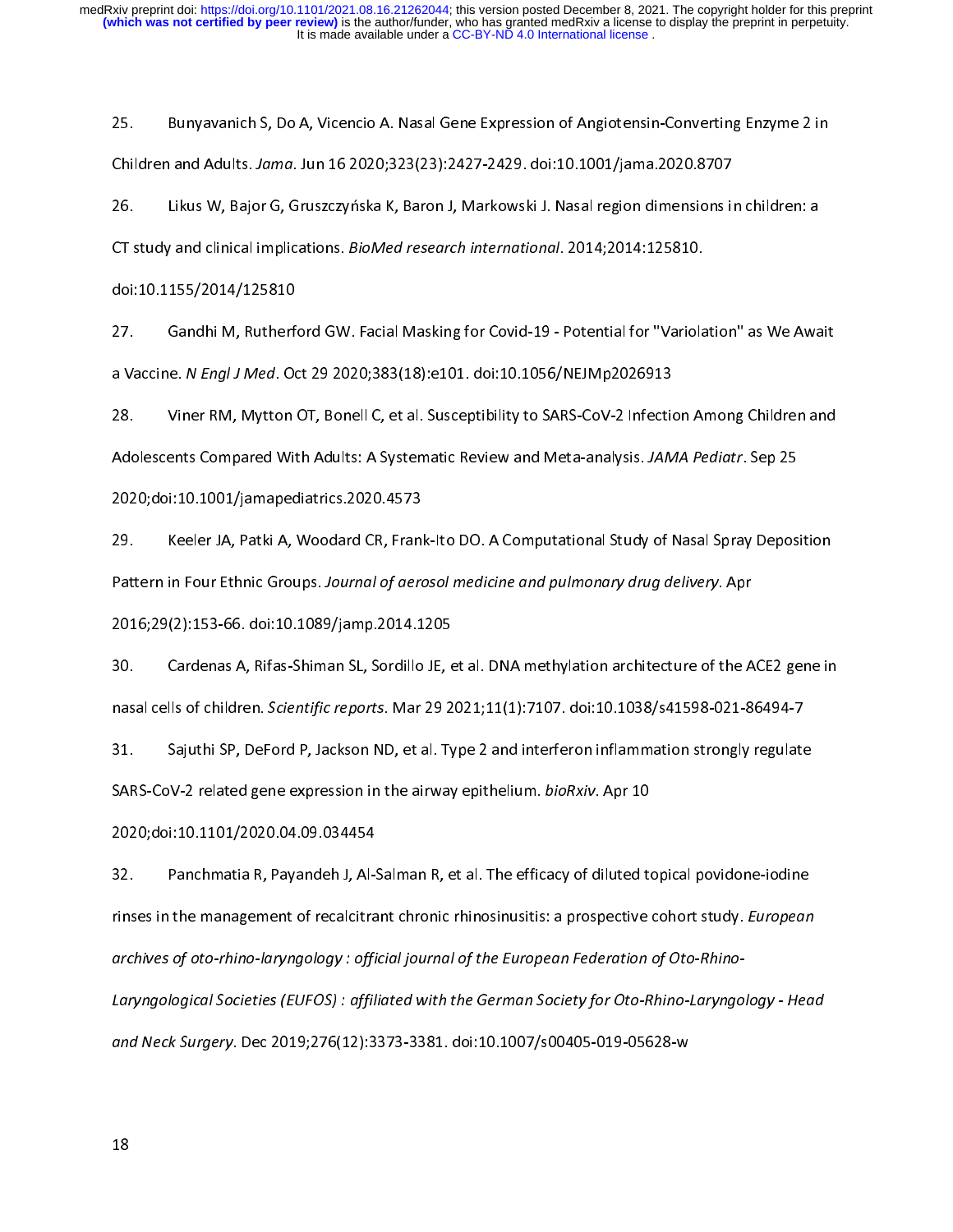33. Rieser Gr, Moschich Vieser Einer, Schmeinhalt Nettenheistigung<br>233. Rodi:10.1016/j.arth.2018.01.033<br>34. Faíco-Filho KS, Passarelli VC, Bellei N. Is Higher Viral Load in SARS-CoV-2 Associate

Becolomization With Intranasal Povidone-Iodine. *The Journal of arthropiasty.* Jun 2010,33(6):1632-1635.<br>doi:10.1016/j.arth.2018.01.033<br>34. Faíco-Filho KS, Passarelli VC, Bellei N. Is Higher Viral Load in SARS-CoV-2 Associ doi:10.1016/j.arth.2018.01.033<br>34. Faíco-Filho KS, Passarelli VC, Bellei N. Is Higher Viral Load in SARS-CoV-2 Associated with Deat<br>35. Goyal A, Reeves DB, Cardozo-Ojeda EF, Schiffer JT, Mayer BT. Wrong person, place and t

34. Face Mine Mine Ky 2020;103(5):2019-2021. doi:10.4269/ajtmh.20-0954<br>35. Goyal A, Reeves DB, Cardozo-Ojeda EF, Schiffer JT, Mayer BT. Wrong person, place and time:<br>17. Viral load and contact network structure predict SAR Am J Trop Med Hyg. Nov 2020,103(3):2019-2021. doi:10.4203/ajtimi.20-0334<br>35. Goyal A, Reeves DB, Cardozo-Ojeda EF, Schiffer JT, Mayer BT. Wrong p<br>viral load and contact network structure predict SARS-CoV-2 transmission and viral load and contact network structure predict SARS-CoV-2 transmission and super-spreading events.<br>35. Goyal A, Rep 28 2020;doi:10.1101/2020.08.07.20169920<br>36. Khan MM, Parab SR, Paranjape M. Repurposing 0.5% povidone io

medRxiv. Sep 28 2020;doi:10.1101/2020.08.07.20169920<br>36. Khan MM, Parab SR, Paranjape M. Repurposing 0.5% povidone iodine solution in<br>otorhinolaryngology practice in Covid 19 pandemic. *Am J Otolaryngol.* Sep-Oct 2 medRXIV. Sep 28 2020;doi:10.1101/2020.08.07.20109920<br>36. Khan MM, Parab SR, Paranjape M. Repurposing 0.<br>otorhinolaryngology practice in Covid 19 pandemic. Am J doi:10.1016/j.amjoto.2020.102618 36. Sep-Oct 2020;41(5<br>36. Ahman Mayngology practice in Covid 19 pandemic. Am J Otolaryngol. Sep-Oct 2020;41(5<br>37. Aadulesco T, Lechien JR, Saussez S, Hopkins C, Michel J. Safety and Impact of Nasa

otorhinolaryngology practice in covid 19 pandemic. Am J Otolaryngor. Sep-Oct 2020,41(5):102016.<br>doi:10.1016/j.amjoto.2020.102618<br>37. Radulesco T, Lechien JR, Saussez S, Hopkins C, Michel J. Safety and Impact of Nasal adulesco T, Lechien JR, Sau<br>During Viral Infections Such as SARS<br>doi:10.1177/0145561320950491 33. Panta P, Chatti K, Andhavarapu A. Do saline water gargling and nasal irrigation confer prote<br>38. Panta P, Chatti K, Andhavarapu A. Do saline water gargling and nasal irrigation confer prote

During Viral Infections Such as SARS-CoV-2. Ear Nose Throat J. Apr 2021,100(2\_supply.160s-151s.<br>doi:10.1177/0145561320950491<br>38. Panta P, Chatti K, Andhavarapu A. Do saline water gargling and nasal irrigation confer pro<br>a doi:10.1177/0145561320950491

38. Panta P, Panta P, Andharam, Panta P, Lame Thatti Gargang and nata P, Garglin P, P, P, P, P, P, P, P, P, P,<br>38. Guenezan J, Garcia M, Strasters D, et al. Povidone lodine Mouthwash, Gargle, and Nasal Spray to<br>89. Gueneza against COVID-19? Explore (NY). Mar-Apr 2021;17(2):127-129. doi:10.10107j.explore.2020.09.010<br>39. Guenezan J, Garcia M, Strasters D, et al. Povidone lodine Mouthwash, Gargle, and Nasal S<br>Reduce Nasopharyngeal Viral Load in 39. Guenezan J, Saran M, Saran D, Strasters D, Strasters D, et al. Powince Iodine Iodine Iodine Iodine Iodine<br>Reduce Nasopharyngeal Viral Load in Patients With COVID-19: A Randomized Clinical Trial. JAMA<br>Otolaryngol Head N

Reduce Nasopharyngear Viral Load in Patients With COVID-19: A Nandomized Clinical Trial. JAMA<br>Otolaryngol Head Neck Surg. Apr 1 2021;147(4):400-401. doi:10.1001/jamaoto.2020.5490<br>40. Krantz SG, Rao A. Level of underreporti Otolaryngor Head Neck Surg. Apr 1 2021;147(4):400-401. doi:10.1001/jamaoto.2020.5490<br>40. Krantz SG, Rao A. Level of underreporting including underdiagnosis before the first<br>COVID-19 in various countries: Preliminary retros 40. COVID-19 in various countries: Preliminary retrospective results based on wavelets and determinist<br>modeling. Infect Control Hosp Epidemiol. Jul 2020;41(7):857-859. doi:10.1017/ice.2020.116 modeling. Infect Control Hosp Epidemiol. Jul 2020;41(7):857-859. doi:10.1017/ice.2020.116 modeling. *infect Control Hosp Epidemiol.* Jul 2020;41(7*):857-859.* doi:10.1017/ice.2020.116<br>19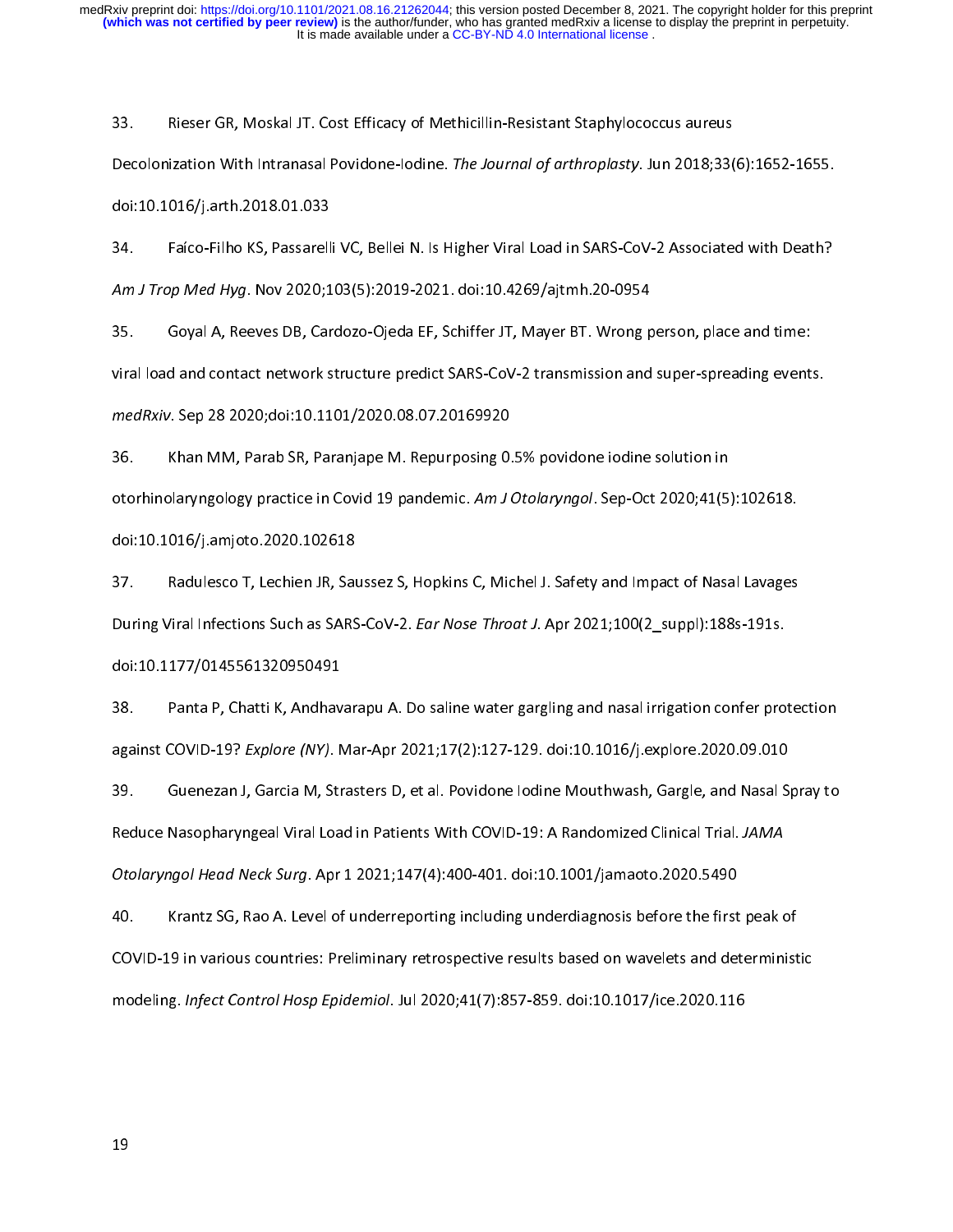141. Reis G, Distribution and America, Distribution and American EA, Silva Distribution and Distribution on tisk of emergency care and hospitalisation among patients with COVID-19: the TOGETHER<br>Frandomised, platform clinic

randomised, platform clinical trial. *Lancet Glob Health*. Oct 27 2021;doi:10.1016/s2214-109x(<br>42. Chen P, Nirula A, Heller B, et al. SARS-CoV-2 Neutralizing Antibody LY-CoV555 in Outp<br>with Covid-19. N *Engl J Med*. Jan 21 chen P, Nirula A, Heller B, et al. SARS-CoV-2 Neutralizing Antibody LY-CoV555 in Outpatients<br>with Covid-19. N Engl J Med. Jan 21 2021;384(3):229-237. doi:10.1056/NEJMoa2029849<br>43. Mackey K, Ayers CK, Kondo KK, et al. Racia 43. Chen P, Nirula A, Heller B, 21 and AME 1211 2021;384(3):229-237. doi:10.1056/NEJMoa2029849<br>43. Mackey K, Ayers CK, Kondo KK, et al. Racial and Ethnic Disparities in COVID-19-Related<br>Infections, Hospitalizations, and De

with Covid-19. *N Engrs Med.* Jan 21 2021;384(3):229-237. doi:10.1056/NEJMod2025849<br>43. Mackey K, Ayers CK, Kondo KK, et al. Racial and Ethnic Disparities in COVID-19-Re<br>Infections, Hospitalizations, and Deaths : A Systema

144. Machel, Ayer, St. En, Machel an, Ethnic Machel and Ethnic Method Mac 2021;174<br>Infections, Hospitalizations, and Deaths : A Systematic Review. Ann Intern Med. Mar 2021;174<br>373. doi:10.7326/m20-6306<br>44. Price-Haywood EG Infections, Hospitalizations, and Beaths : A Systematic Review. Ann Intern Med. Mar 2021,174(3):302<br>373. doi:10.7326/m20-6306<br>Patients and White Patients with Covid-19. N Engl J Med. Jun 25 2020;382(26):2534-2543. 373. doi:10.1227. doi:10.1056/m20-6306<br>Patients and White Patients<br>doi:10.1056/NEJMsa2011686 44. Price-Haywood Ery Editory, Fortey Journal and Mortality among Black<br>Patients and White Patients with Covid-19. N Engl J Med. Jun 25 2020;382(26):2534-2543.<br>doi:10.1056/NEJMsa2011686 Patients and White Patients with Covid-19. N Engl J Med. Jun 25 2020;382(26):2534-2543.<br>doi:10.1056/NEJMsa2011686

doi:10.1056/NEJMsa2011686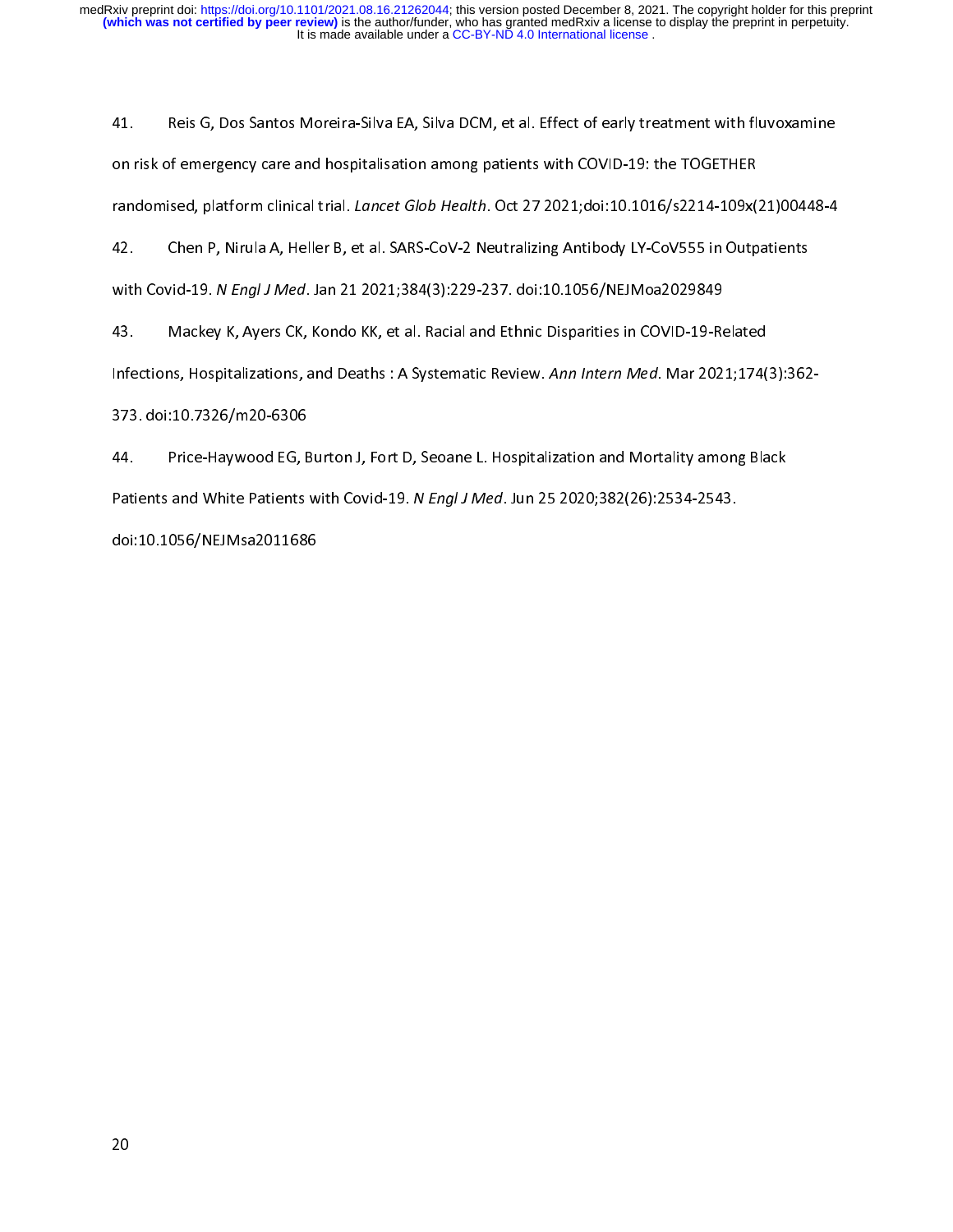| <b>Patient Characteristics</b> | <b>Nasal Irrigation</b> | <b>CDC laboratory confirmed cases</b> | Proportionality        |
|--------------------------------|-------------------------|---------------------------------------|------------------------|
|                                | $(n=79)$                | $(n=2,962,541)$                       | <b>Test</b>            |
| Gender No. (%)                 |                         |                                       |                        |
| Female                         | 36 (45.6)               | 1,550,447 (52.7)                      | $X2(1)=1.633; P=0.201$ |
| Male                           | 43 (54.4)               | 1,388,911 (47.3)                      |                        |
| Not Reported                   | $\overline{O}$          | 23,129                                |                        |
| Race No. (%)                   |                         |                                       |                        |
| White                          | 56 (70.9)               | $1,236,640(68.4)^a$                   |                        |
| <b>Black</b>                   | 14 (17.7)               | $154,226(8.5)^{a}$                    |                        |
| Hispanic                       | 1(1.2)                  | 366,851 (20.3) <sup>a</sup>           | X2(3)=61.32; P<.001    |
| Asian or AIAN                  | 1(1.2)                  | 69,058 $(3.8)^a$                      |                        |
| Unspecified                    | 7(8.9)                  | $1,036,811(35.0)^{b}$                 |                        |
| Hospitalization No. (%)        |                         |                                       |                        |
| Yes                            | $\mathbf{1}$            | 280,533 $(9.5)^{b}$                   |                        |
| No                             | 78                      | $1,048,245(35.4)^{b}$                 | X2(1)=18.68; P< 001    |
| Missing                        | 0                       | $1,220,075$ (41.2) <sup>b</sup>       | SE=2.74; P=.006        |
| Unknown                        | 0                       | 413,688 (14.0) <sup>b</sup>           |                        |
| Death if hospitalization       | n/a                     | 44,773 (2.74) *                       |                        |
| missing/unknown(%)             |                         |                                       |                        |
| Age in Years (SD)              | 63.99 (7.96)            | 64.27**                               |                        |
| 50-59(%)                       | 35(44.3)                | $1,240,919(41.9)^{b}$                 |                        |
| 60-69                          | 27(34.2)                | 894,924 (30.2) <sup>b</sup>           | $X2(3)=3.15; P=0.369$  |
|                                |                         |                                       |                        |
| 21                             |                         |                                       |                        |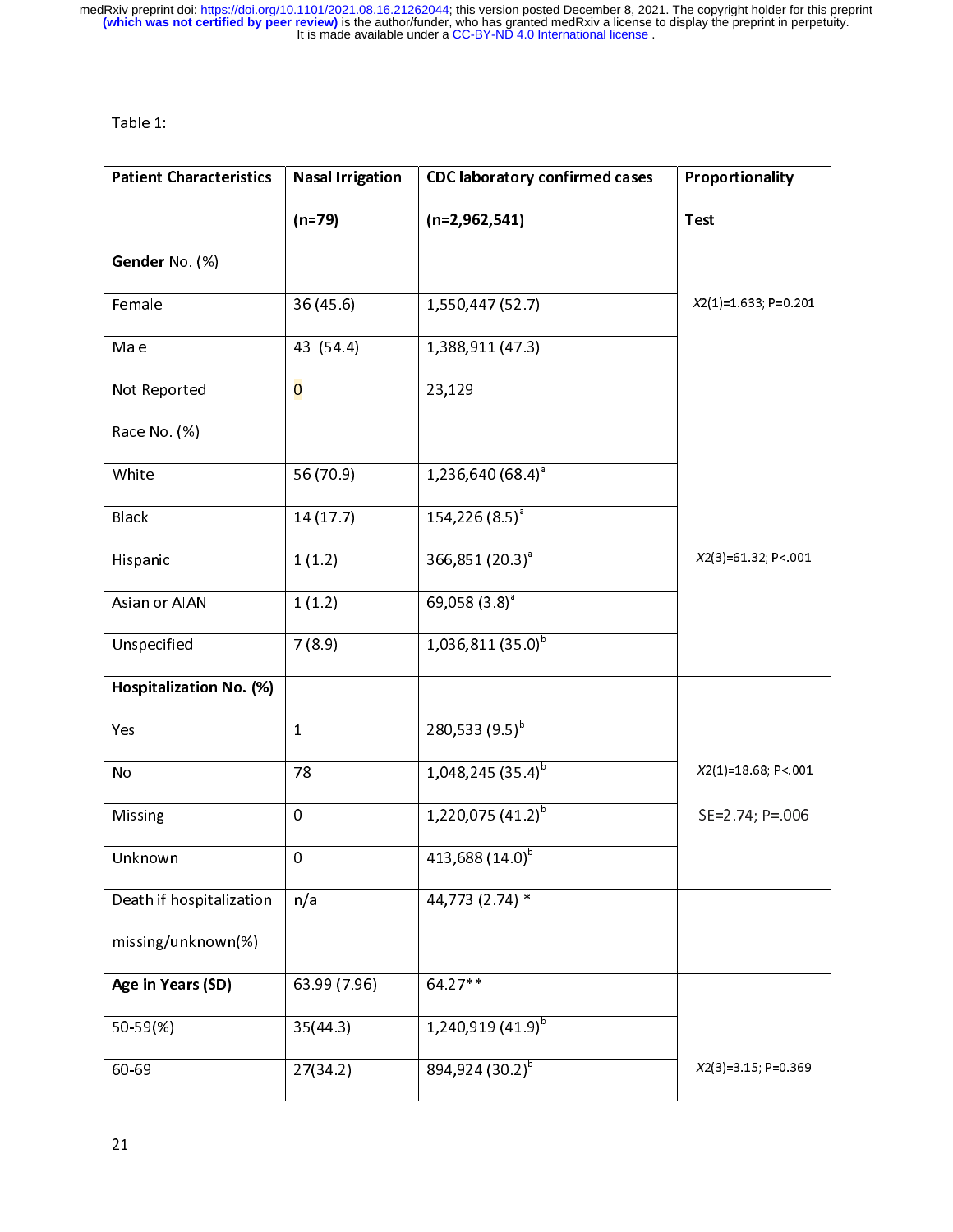| $70 - 79$                                                     | 13(16.4) | 496,477 (16.8) <sup>b</sup>                                                                         |  |
|---------------------------------------------------------------|----------|-----------------------------------------------------------------------------------------------------|--|
| $80+$                                                         | 4(5)     | 330,221 $(11.1)^{b}$                                                                                |  |
|                                                               |          | <sup>a</sup> Percentage of all laboratory confirmed patient with race/ethnicity specified.          |  |
| <sup>b</sup> Percentage of all laboratory confirmed patients. |          |                                                                                                     |  |
|                                                               |          | Eor proportionality testing, all CDC hospitalizations, and deaths only when hospitalization was not |  |

Percentage of all laboratory confirmed patients.<br>For proportionality testing, all CDC hospitalizations, and deaths only when he<br>eported were combined over the total number of laboratory-confirmed case

Percentage of all laboratory communic patients.<br>Percentage of all CDC hospitalizations eported were combined over the total number of<br>Percentage of all laboratory conspitalizations + 44,773deaths)/2,962,541 .Hosp reported were combined over the total number of laboratory-confirmed cases, i.e. (280,533<br>hospitalizations + 44,773deaths)/2,962,541 .Hospitalizations occurred in 21.1% of cases where<br>hospitalization status was reported.

reported izations + 44,773 deaths)/2,962,541 .Hospitalizations occurred in 21.1% of cases when<br>hospitalization status was reported.<br>\*\* Weighted average by midpoint of age, e.g. 41.9%x54.5 years, halfway between 50 and 59 hospitalization status was reported.<br>\*\* Weighted average by midpoint of age, e.g. 41.9%x54.5 years, halfway between 50 and 59 \*\* Weighted average by midpoint of  $\mathcal{P}_{\mathcal{P}}$  , weighted average by midpoint of age, e.g. 41.9%  $\mathcal{P}_{\mathcal{P}}$  , halfway between  $\mathcal{P}_{\mathcal{P}}$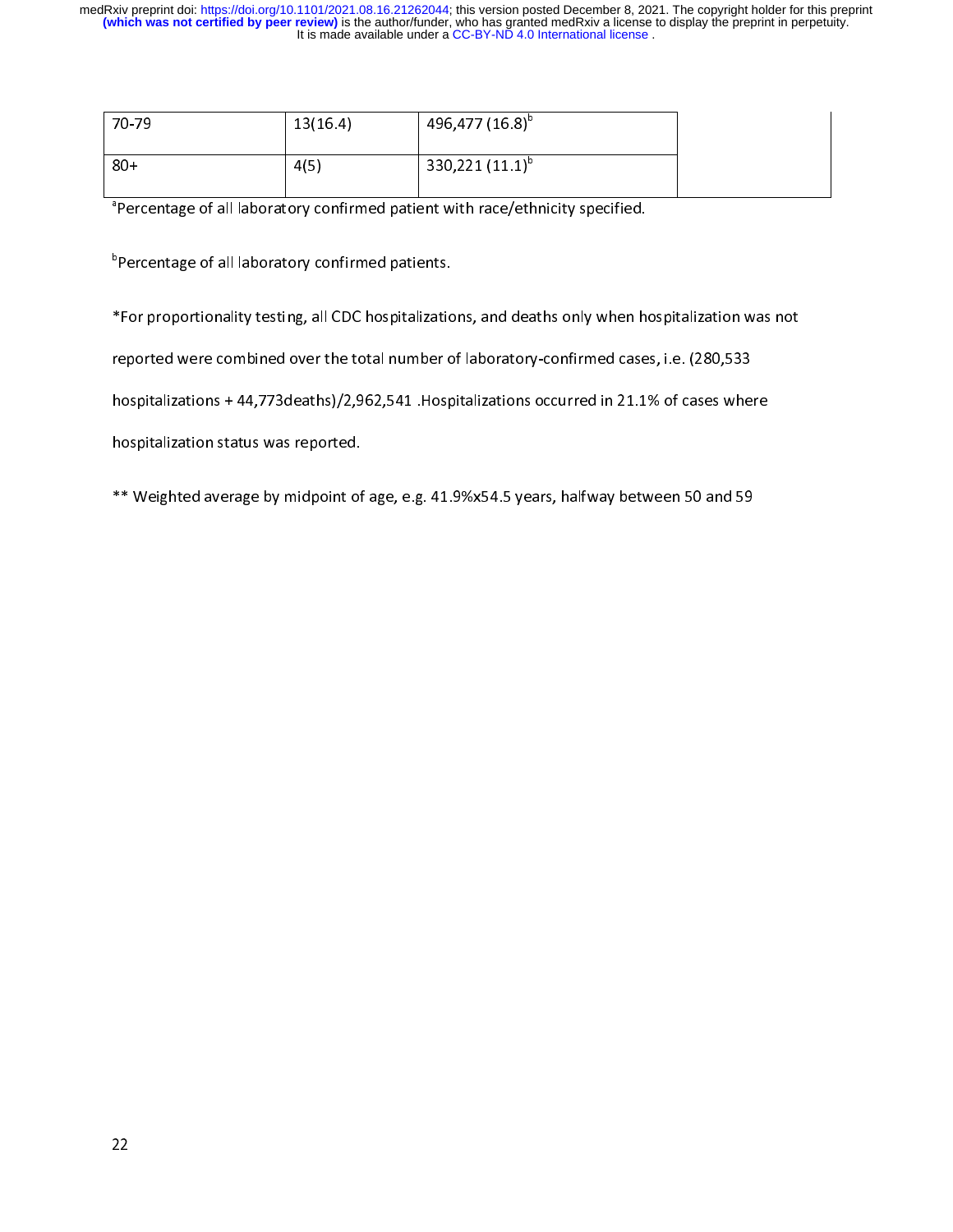| <b>Patient Characteristics</b> | Nasal Irrigation (n=53) | <b>CDC laboratory confirmed</b> |
|--------------------------------|-------------------------|---------------------------------|
|                                |                         | cases (n=2,962,541)             |
| Days of illness prior [IQR]    | 4[2,6]                  | n/a                             |
| Age years (SD)                 | 63.7 (8.34)             | 64.27                           |
| BMI kg/m2 (SD)                 | 30.3 (6.75)             | n/a                             |
| Pre-existing condition No.     | Any (68)                | Any $(62)$                      |
| (%)                            |                         | Yes: 236701                     |
|                                |                         | No: 144359                      |
|                                |                         | Missing data: 2556239 (87%)     |
| Obesity by self-report         | 11(20.8)                | n/a                             |
| Obesity by self-report or      | 24 (45)                 | n/a                             |
| BMI*                           |                         |                                 |
| Hypertension                   | 23 (43.4)               | n/a                             |
| Asthma                         | 3(5.7)                  | n/a                             |
| <b>Diabetes</b>                | 6(11.3)                 | n/a                             |
| Immunocompromised              | 2(3.8)                  | n/a                             |
| None                           | 17(32)                  | n/a                             |
| Multiple conditions            | 22(41.5)                | n/a                             |

\*Mean BMI 30.3. Median 28.9 [IQR 25.6, 33.1]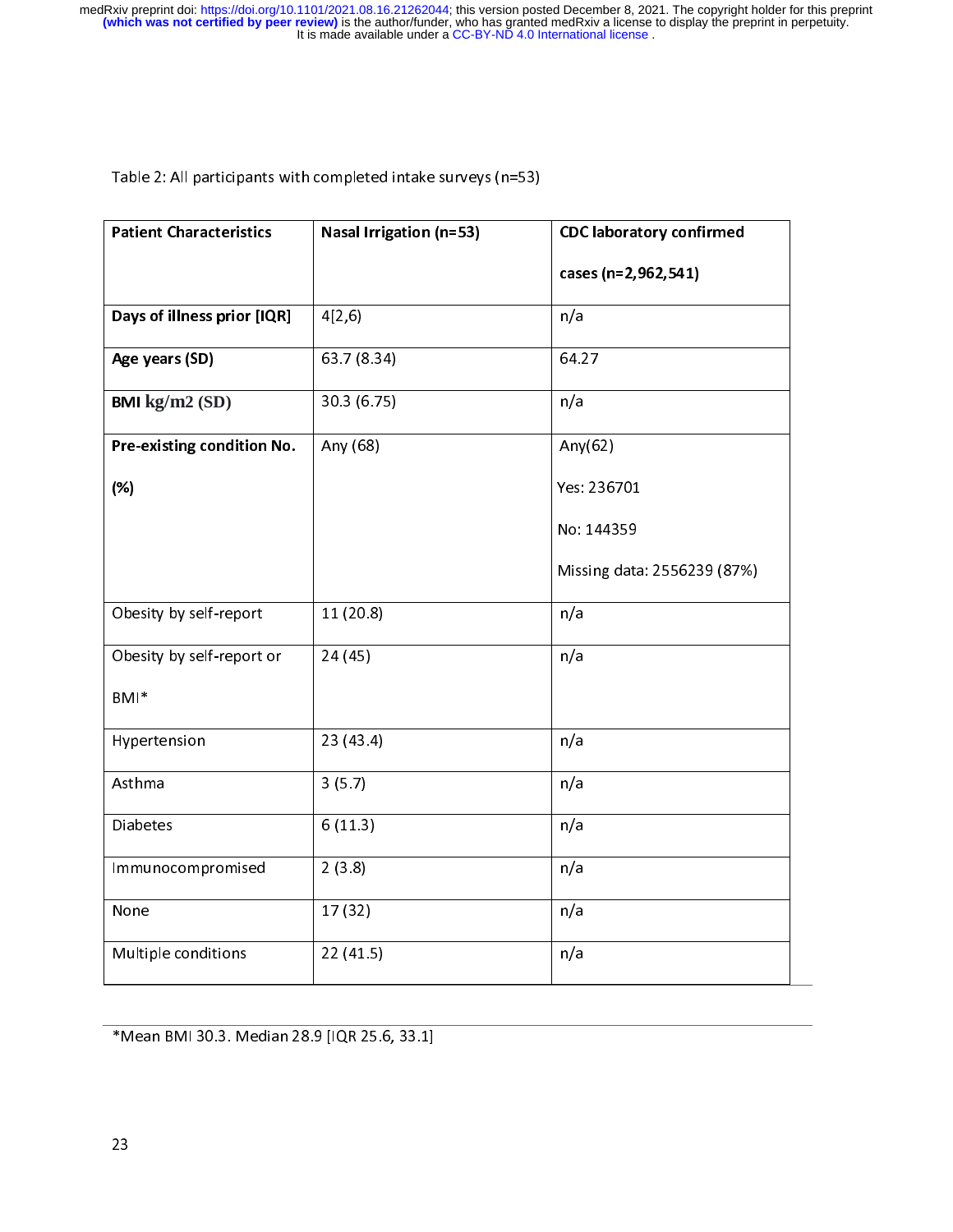| <b>Irrigator unit</b>            | Alkalinization (n=42)            | Povidone-lodine (n=37) |
|----------------------------------|----------------------------------|------------------------|
| Complaint (n= 11)                |                                  |                        |
| <b>Navage</b>                    | <sup>*</sup> C4. Pain, spotting* | C3 Spotting            |
| (Rhinosystems Inc.)              |                                  | C10 "Burning"          |
| $(n=31)$                         |                                  |                        |
| Neilmed                          | C2. "Nose too clean",            | C1 Pain                |
| (Neilmed Inc.)                   | unpleasant water up nose         | C5. "Irritation"       |
| $n=48$                           | feeling, no pain.                | C7 "Stinging"          |
|                                  | <b>C6. Spotting</b>              | C9. "Mild burning"     |
|                                  | C8 Spotting                      |                        |
|                                  | <b>C11. Device discomfort</b>    |                        |
|                                  |                                  |                        |
| Daily Reporting (n=62)           | Alkalinization (n=35)            | Povidone-lodine (n=27) |
| <b>Irrigation Compliance</b>     |                                  |                        |
| Navage(n=28)                     | 1.78                             | 1.82                   |
| Neilmed(n=34)                    | 1.73                             | 1.82                   |
| <b>Households with new cases</b> |                                  |                        |
| Navage (n=28)%                   | $\mathbf{1}$                     | $\overline{2}$         |
| Neilmed (n=34)%                  | 5                                | $\overline{2}$         |
| <b>Clinical Outcome</b>          |                                  |                        |
| Hospitalization                  | $\mathbf{1}$                     | $\pmb{0}$              |
| ED visit                         | $\mathbf{1}$                     | $\mathbf 0$            |
|                                  |                                  |                        |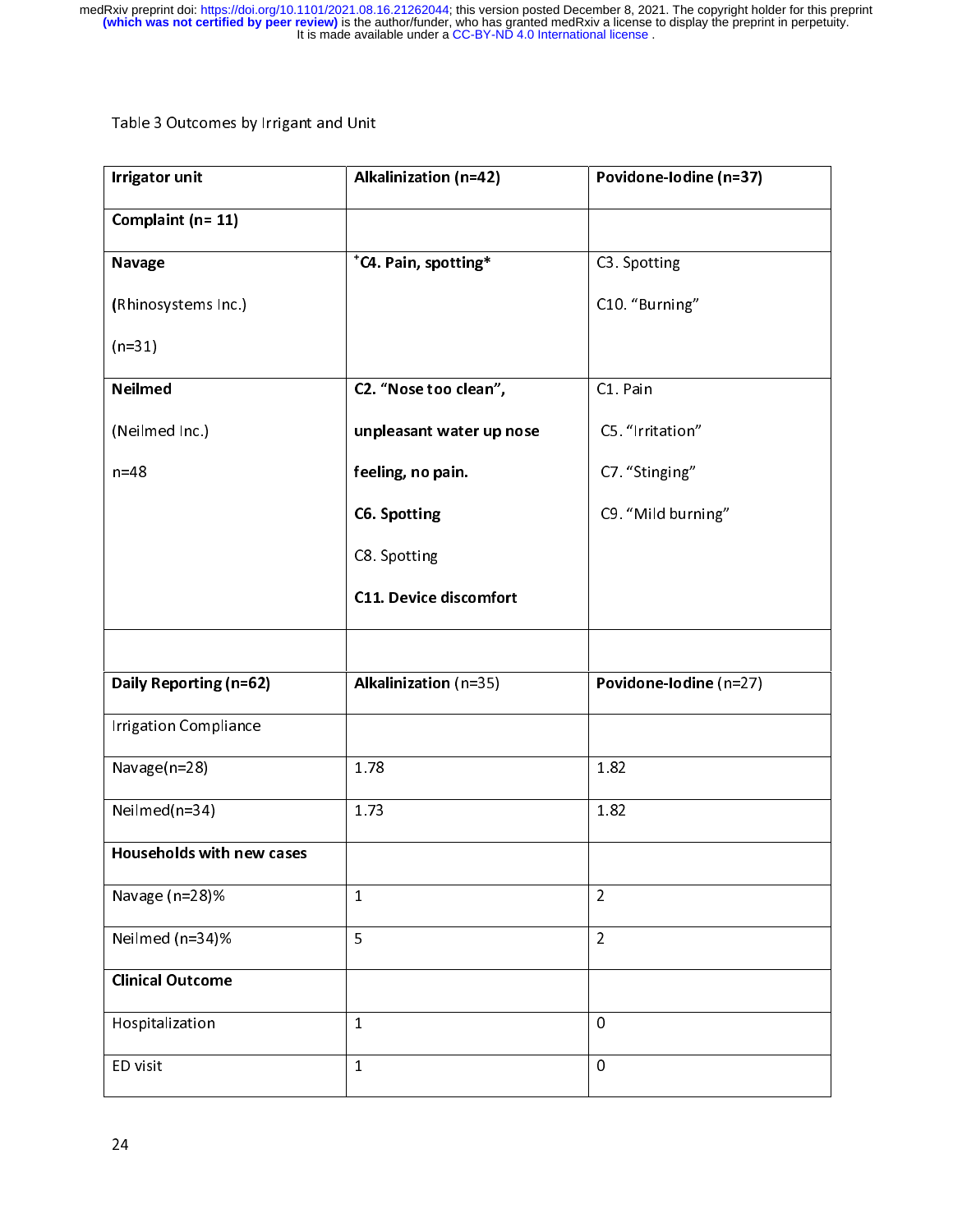**+** Patients who discontinued irrigation highlighted in **bold** \*Four patients noted spotting (mild epistaxis or fluid tinged with blood)

There were no significant differences between irrigants or device.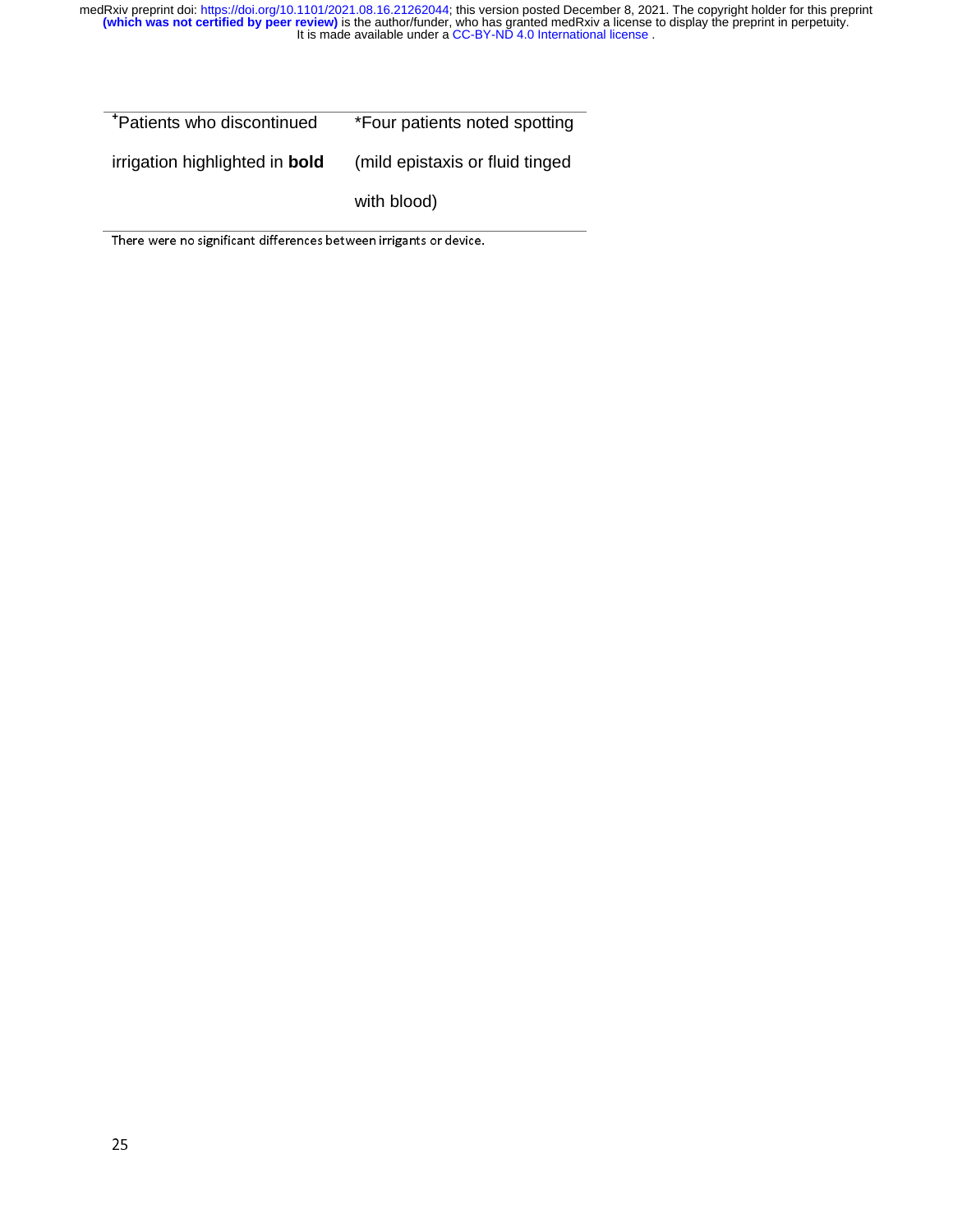Figure 1: CONSORT diagram<br>Figure 2: Percent Severe Outcomes in Nasal Irrigation Group Compared to CDC Dataset<br>Percent of patients >55 in the prospective nasal irrigation group who were hospitalized compared to the Figure 2: Percent of patients  $\geq$ 55 in the prospective nasal irrigation group who were hospitalized<br>number of patients age  $\geq$ 50 in the CDC National Dataset reported hospitalized, or with<br>hospitalization information w

Percent of patients  $\frac{1}{2}$  is a the prospective nasal inguising only the strong integration  $\frac{1}{2}$  in the CDC National Dataset reported hospitalized, or with death reported if hospitalization information was not rep

number of patients and participation information was not reported or missing.<br>
The CDC National Dataset reported in the CDC National Dataset reported in the CDC National Dataset reported in<br>
The CDC National Dataset report hospitalization information was not reported or missing.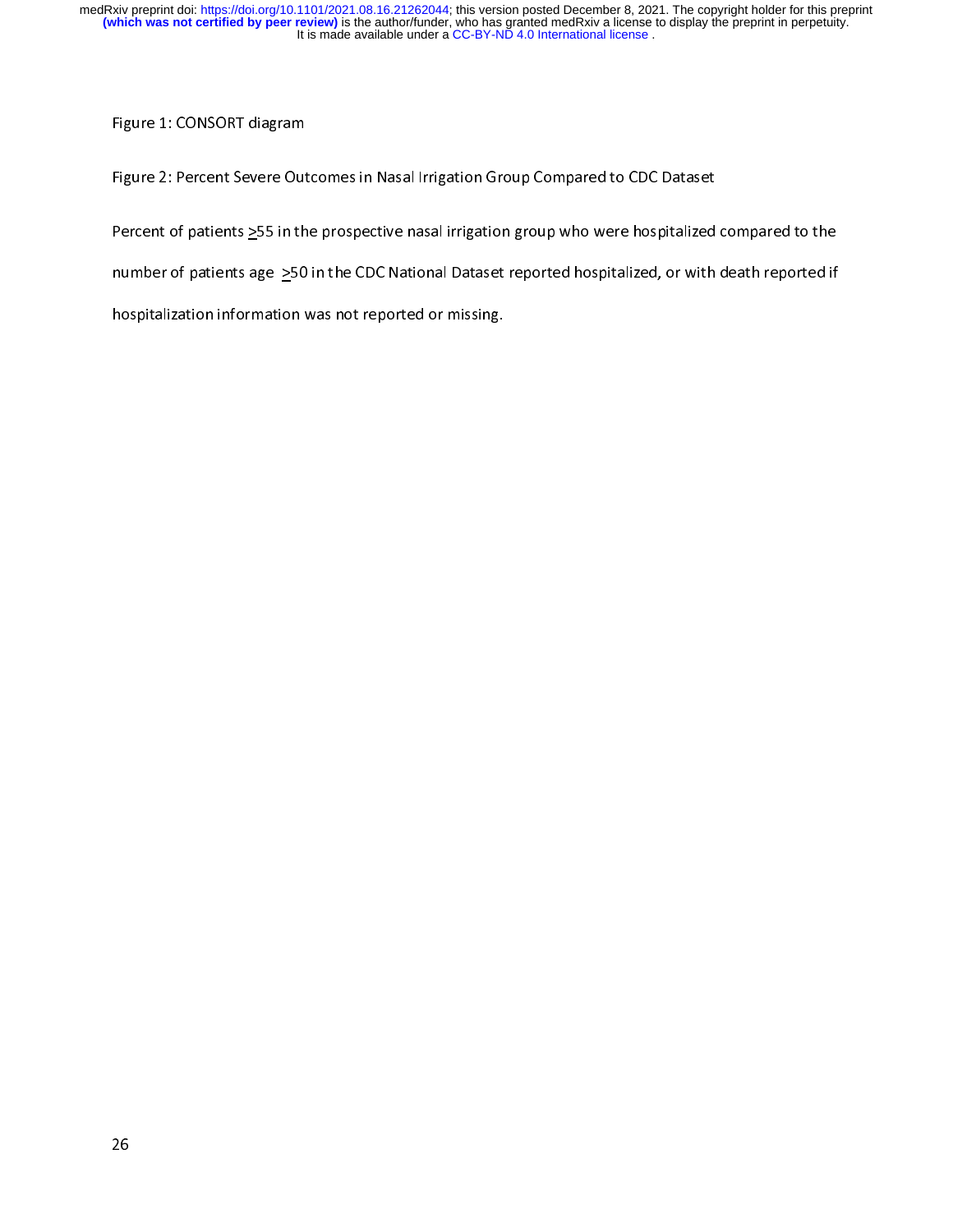